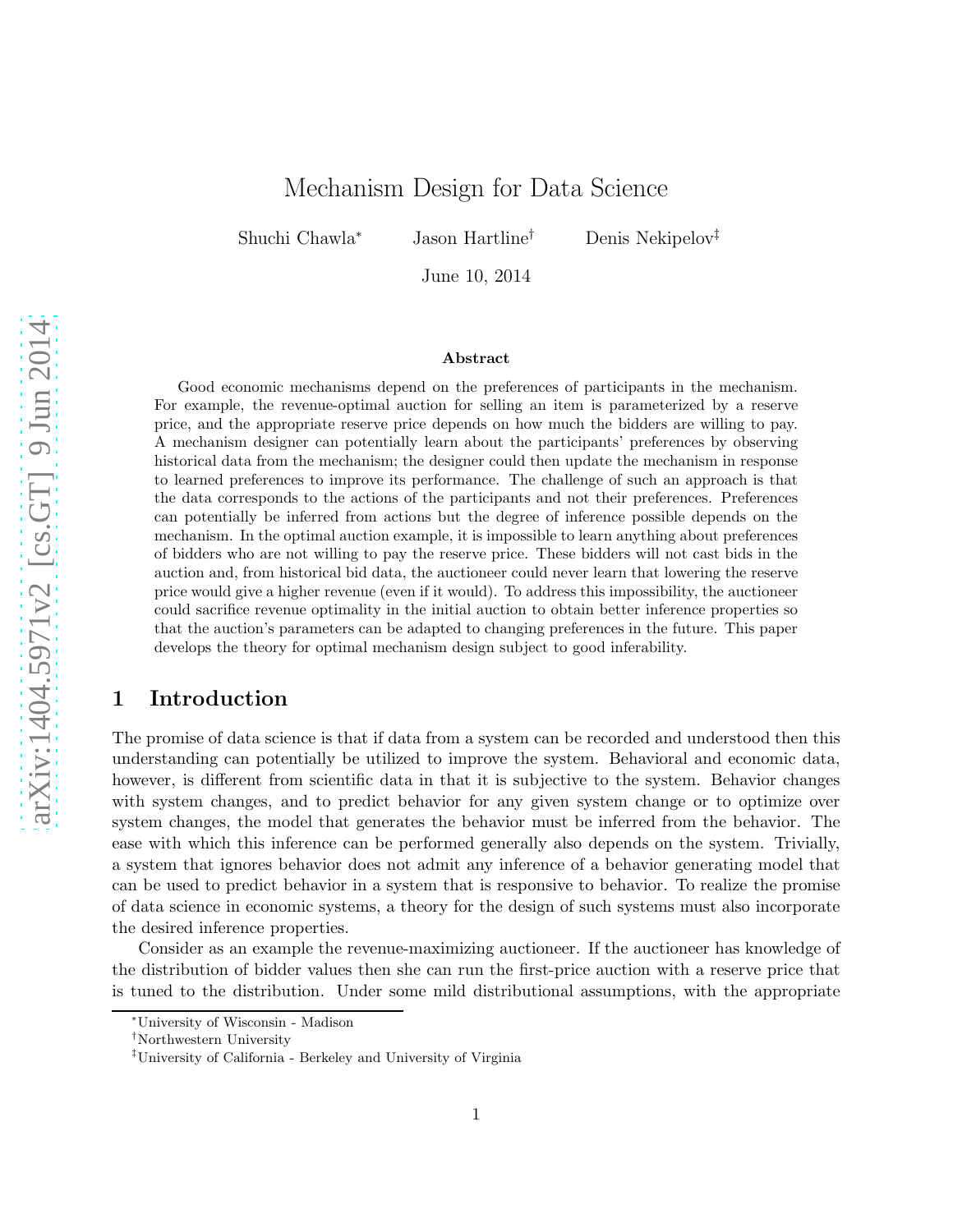reserve price the first-price auction is revenue optimal [\(Myerson](#page-20-0), [1981\)](#page-20-0). Notice that the historical bid data for the first-price auction with a reserve price will never have bids for bidders whose values are below the reserve. Therefore, there is no data analysis that the auctioneer can perform that will enable properties of the distribution of bidder values below the reserve price to be inferred. It could be, nonetheless, that over time the population of potential bidders evolves and the optimal reserve price lowers. This change could go completely unnoticed in the auctioneer's data. The two main tools for optimizing revenue in an auction are reserve prices (as above) and ironing.[1](#page-1-0) Both of these tools cause pooling behavior (i.e., bidders with distinct values take the same action) and economic inference cannot thereafter differentiate these pooled bidders. In order to maintain the distributional knowledge necessary to be able to run a good auction in the long term, the auctioneer must sacrifice the short-term revenue by running a non-revenue-optimal auction.

Economic inference in auctions is based on a very straightforward premise. We, the analyst, would like to infer the values of bidders from their bids. This is possible because a bidder's bid is in best response to the bid distribution and the bid distribution is observed in the data. Given any value for a bidder, and the empirical distribution of bids, we can solve for the bidder's utility maximizing bid. The resulting bid function can be easily obtained, and bids can be mapped to ranges of values via the inverse of this function. If the true equilibrium bid distribution is continuous with strictly positive density then both the noise in estimation and the width of the estimated value intervals vanish as the size of the observed data set increases. Notice that our earlier observation that nothing can be learned about the value distribution below the reserve price (or in an ironed interval) corresponds to the probability that a bidder is served being constant for bids within a given interval; The bid distribution would have zero density on this interval.

Our examples above that demonstrate a failure to perform economic inference are extreme in that the failure was due to total unresponsiveness of the mechanism. Intuitively, the degree to which good inference is possible should depend on the degree of responsiveness. The ideal econometric model for inference, however, does not separate mechanisms by the degree of responsiveness. As an example, consider auctioning a single item to one of 100 agents by the highest-bid-wins auction with either first-price or all-pay semantics. With first-price semantics only the winner pays his bid; with all-pay semantics all bidders pay their bids. Consider a bidder with value close to the median of the distribution. With the first-price auction the bidder bids by shading his value to the expected highest-other-bid given that his bid is the highest. For most continuous distributions, this is slightly below his value. With the all-pay auction, relative to the first-price bid, the bidder also reduces his bid by a multiplicative factor proportional to his likelihood of being the highest bidder. For a median value bidder with 99 other bidders, this probability is 2−99. In contrast to the first-price auction where determining a reasonable bid is relatively easy, it is unlikely that a bidder would respond in an all-pay auction to a degree of accuracy that allows inference. As described above, the classical model for inference suggests that, in both cases, the value distribution can be inferred to a precision that vanishes with the number of observations. Our theory will enable the distinction of these two mechanisms as one with good inference and one with bad inference.

In summary, the goal of this work is in a theory for the design of mechanisms that perform

<span id="page-1-0"></span><sup>1</sup>Optimal auctions are constructed by mapping values to virtual values and then optimizing the virtual surplus (i.e., the sum of the the virtual values of agents who are served). Reserve prices exclude bidders with negative virtual values; bidders with value below the reserve price may as well not show up at the auction. Ironing comes from the process of constructing virtual values where a non-monotone virtual value function is "ironed" to be flat. When two or more bidders have the same virtual value they receive the same service probability (and payment); bidders in an ironed interval may as well make the same bid.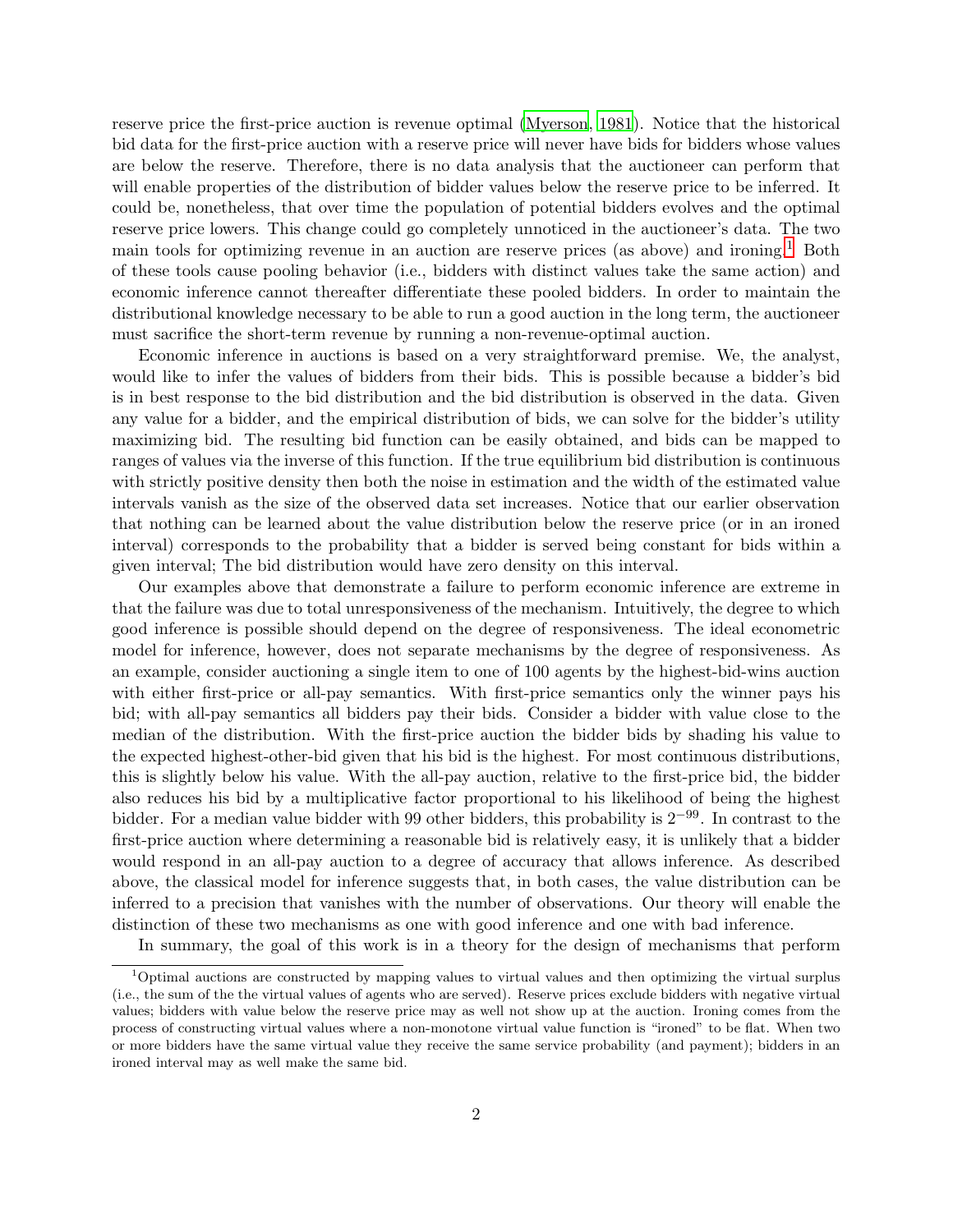well in terms of revenue and inference. The motivating story that the theory should resolve is that of a revenue-maximizing auctioneer continuously adapting an auction in a slowly changing world. As the distribution of agent preferences evolves, the equilibrium behavior evolves, and the designer observes behavior and adapts the mechanism.

Model and Justification To explore this question of optimization of revenue of auctions with good inference we consider the following auction and bidding model. The auction design space is given by a position auction environment and either first-price or all-pay semantics. There are  $n$ agents and  $n$  positions and each position has a corresponding service probability. The auctioneer may modify the position weights by moving service probability from high positions to low positions (or discarding) and then runs a rank-by-bid position auction on the modified position weights. The bidders are single-dimensional with private values drawn independently and identically from a common prior distribution, have linear utility given by their value for service received minus any payment made, and bid in Bayes-Nash equilibrium (i.e., the model of classical auction theory). Discussion of these modeling choices follows.

We choose position auction environments because good revenue can only be obtained by optimization over the whole range of the distribution of values; therefore, good inference is especially important. For example, reserve pricing alone cannot achieve better than a logarithmic (in the number of agents) approximation to the optimal auction [\(Hartline and Yan, 2011](#page-20-1)). This choice, then places the problem in an environment where even obtaining a constant approximation to the optimal revenue is non-trivial. Aiming for a constant approximation will allow us to identify simple mechanisms that provide economic intuition; whereas, optimal mechanisms may be analytically intractable and economically opaque.

We choose to restrict the auctioneer to *rank-based* auctions where the position auction can be modified by shifting service probability downward (or discarding); importantly we disallow reserve prices or ironing (by value). Three reasons follow. First, as observed above, reserve prices and ironing do not permit good inference. Second, rank-based first-price and all-pay position auctions have a unique Bayes-Nash equilibrium that is symmetric and in which bids are always in the same order as values; therefore, the equilibrium allocation rule is predetermined by the position weights alone [\(Chawla and Hartline](#page-20-2), [2013](#page-20-2)). Third, as a result that we will prove, both reserve prices and ironing can be simulated by shifting probability downward (or discarding) with at most a constant factor loss in revenue. Furthermore, the optimal rank-based auction (which obtains at least the revenue of this simulation) can be obtained by ironing by rank and discarding low ranks only. Ironing by rank considers a set of consecutive position and averages their service probabilities. Thus, this restriction is without loss up to a constant approximation.

We choose first-price and all-pay payment semantics because they are fundamental auction types with non-truthtelling equilibrium in the classical model for auction theory. This choice contrasts with the standard choice in the mechanism design literature where attention is often restricted to mechanisms with the truthtelling equilibrium. Of course, for truthful mechanisms in the classical model, bids are equal to values and inference is trivial. In practice, however, these nice-in-theory auctions are rarely employed. [Ausubel and Milgrom \(2006\)](#page-19-0) give some explanation for this nontranslation from theory to practice in an essay entitled "The Lovely but Lonely Vickrey Auction." Moreover, even if an auction possessing a truthtelling equilibrium in theory is employed in practice, truthtelling is unlikely. This loss of truthtelling could come from externalities, exposure, outside options, or privacy concerns. In contrast, our restriction to first-price and all-pay auctions permits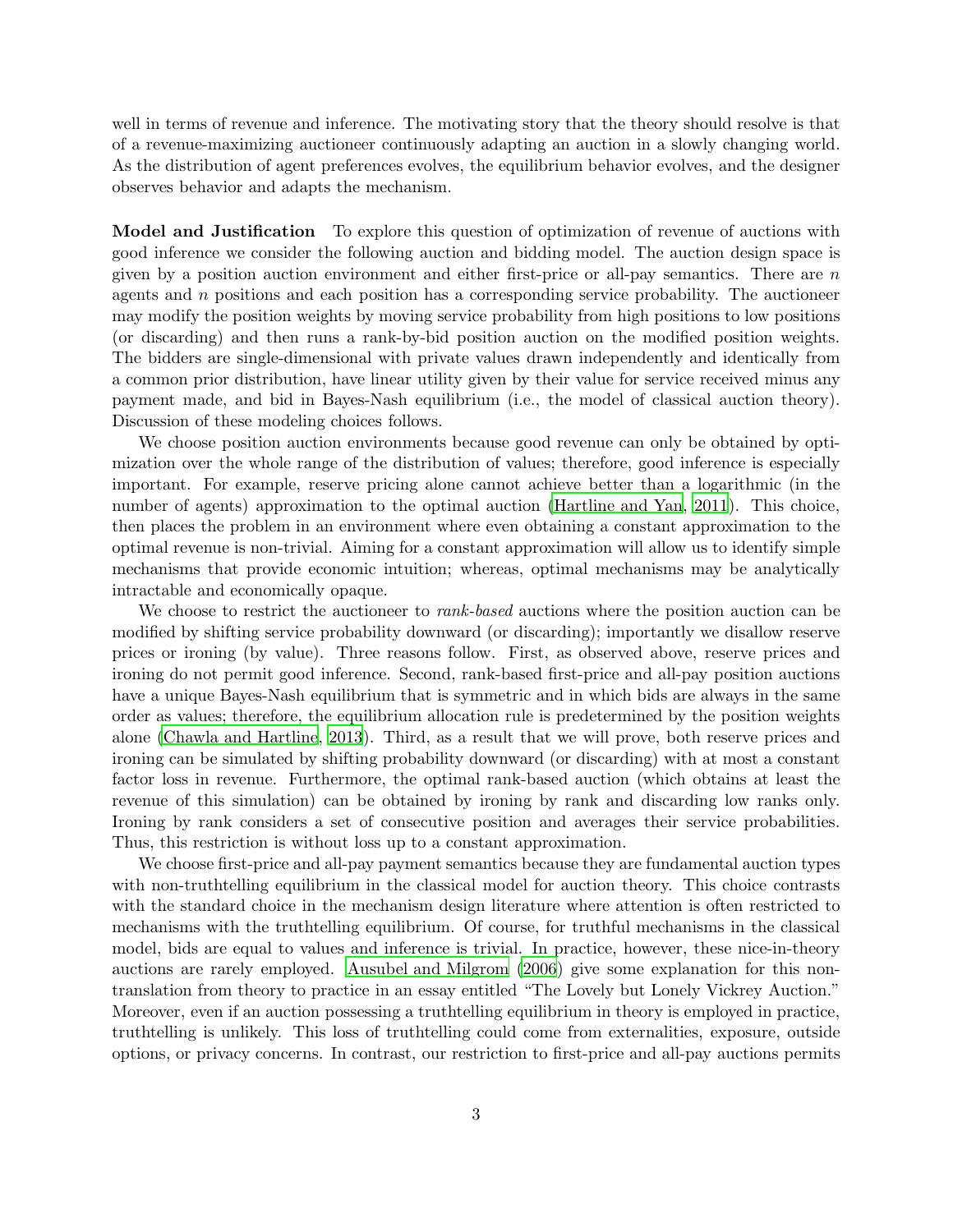the consideration of inference in the classical, and most fundamental, model of auction theory.

Results and organization Our results are as follows.

- In Section [2](#page-4-0) we show how to estimate the bid distribution from a finite sample of observed bids. Then we provide a general principle for inferring values from the estimated distribution of bids and its derivative for a non-truthful mechanism. We illustrate this principle in application to a first price and an all-pay mechanism.
- We prove in Section [3](#page-8-0) that rank based auctions are close to optimal for revenue: for every value distribution and every symmetric auction facing a position feasibility constraint<sup>[2](#page-3-0)</sup>, there exists a rank based auction satisfying the same constraint that achieves a 4-approximation (and in most cases, a close-to-1 approximation). Further, we prove that optimizing for revenue over the class of rank based auctions requires knowing  $n$  parameters of the value distribution that we call the multi-unit revenues. These multi-unit revenues are a discrete analog to the revenue curve, the derivative of which defines virtual values for revenue-optimal auctions.
- We show how to estimate the multi-unit revenues from samples drawn from the bid distribution of a mechanism in Section [4.](#page-13-0) We give bounds on the error in estimation in terms of the allocation rule of the mechanism, and the number of bid samples. We show that the error decreases as the inverse square root of the number of bid samples.
- Also in Section [4,](#page-13-0) we show that rank based auctions achieve a good revenue versus inference tradeoff: for every  $\epsilon > 0$ , there exists a rank based auction that obtains a  $(1 - \epsilon)$  fraction of the optimal rank based revenue, and achieves error in inferring the multi-unit revenues that scales as  $O(1/\epsilon)^3$  $O(1/\epsilon)^3$ .
- We show how to estimate the revenue curve for the underlying value distribution from samples drawn from the bid distribution of a mechanism in Section [5.](#page-16-0) We give bounds on the error in estimation in terms of the allocation rule of the mechanism, the number of bid samples, and the measurement error in bids. These bounds require the allocation function to have a minimum and a maximum slope at all quantiles. An implication is that the revenue-optimal auction (with a mostly "flat" allocation rule) is generally poor at inference and requires substantially larger samples to achieve the inference qualtify of the iron by rank auctions.

We show that the dependence of the estimation error on the aforementioned parameters is polynomially worse in this setting as compared to those for the problem of learning just the multi-unit revenues.

Related Work The inference approaches that we use in this paper are related to the recent work in econometrics literature on the so-called plug-in estimation of strategic response models. For instance, [Guerre et al. \(2000](#page-20-3)) analyzes the estimation of the distribution of values from the distribution of bids in the first-price auction. An overview of related empirical models applied to other auction environments can be found in [Paarsch and Hong \(2006](#page-21-0)). The principle for inference in

<span id="page-3-0"></span> $2$ For irregular value distributions, we need the assumption that the auction does not iron over the values corresponding to the highest  $1/n$  quantiles.

<span id="page-3-1"></span><sup>&</sup>lt;sup>3</sup>Note that this scaling in error can be offset by obtaining a large number of bid samples, and by reducing measurement error in bids.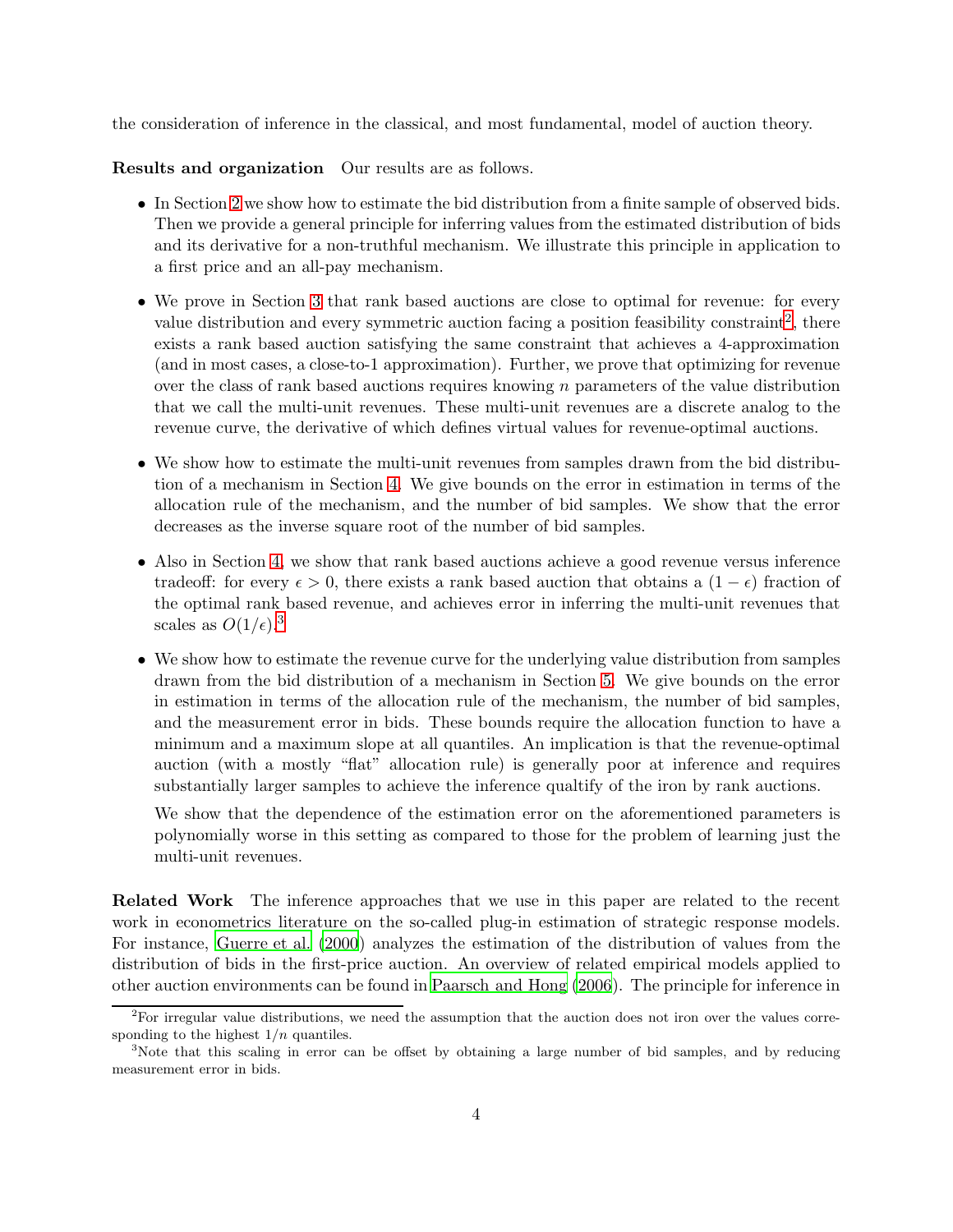these models is based on the two-step approach discussed in detail in [Bajari et al. \(2013](#page-20-4)). The idea of the two step method is based on estimation of the empirical distribution of equilibrium outcome directly from the data in the first step. In the second step this empirical distribution is plugged into the first-order condition for each player to obtain this player's payoff (or value in case of auctions). This literature, however, does not consider the question of comparing different mechanisms in terms of the possibility to infer the parameters of another mechanism. The mechanism that generates the data is usually taken as given. Such an analysis has, however, been considered in non-strategic environments in [Chernozhukov et al. \(2013](#page-20-5)). The non-strategic structure of the environment makes it significantly easier to analyze, provided that one does not need to recover the best response correspondence from the empirical observations, which is one of the key components of our analysis.

In the mechanism design literature, the problem of designing mechanisms to enable learning the parameters of a market has not been considered from a theoretical perspective previously. Several works have considered the problem of learning optimal pricing schemes in an online setting (e.g., [Babaioff et al. \(2012\)](#page-20-6)). However, these works assume non-strategic behavior on part of the agents, which makes the inference much simpler. Other works consider the problem of learning clickthrough-rates in the context of a sponsored search auction (a generalization of the position environment we study) while simultaneously obtaining good revenue (e.g., [Devanur and Kakade \(2009](#page-20-7)); [Babaioff et al. \(2009](#page-20-8)); [Gatti et al. \(2012](#page-20-9))), however, they restrict attention to truthful mechanisms, and again do not require inference.

Several works have considered the problem of empirically optimizing the reserve price of an auction in an online repeated auction setting (e.g., [Reiley](#page-21-1) [\(2006](#page-21-1)); [Brown and Morgan \(2009](#page-20-10)); [Ostrovsky and Schwarz \(2011](#page-20-11))). The most notable of these is the work of [Ostrovsky and Schwarz](#page-20-11) [\(2011](#page-20-11)). [Ostrovsky and Schwarz \(2011\)](#page-20-11) adapt their mechanism over time to respond to empirical data by determining the optimal reserve price for the empirically observed distribution, and then setting a reserve price that is slightly smaller. This allows for inference around the optimal reserve price and ensures that the mechanism quickly adapts to changes in the distribution.

Finally, the theory that we develop for optimizing revenue over the class of iron by rank auctions is isomorphic to the theory of envy-free optimal pricing developed by [Hartline and Yan \(2011](#page-20-1)).

### <span id="page-4-0"></span>2 Preliminaries

#### 2.1 Auction Theory

A standard auction design problem is defined by a set  $[n] = \{1, \ldots, n\}$  of  $n \geq 2$  agents, each with a private value  $v_i$  for receiving a service. The values are bounded:  $v_i \in [0, 1]$ ; They are independently and identically distributed according to a continuous distribution  $F$ . If  $x_i$  indicates the probability of service and  $p_i$  the expected payment required, agent i has linear utility  $u_i = v_i x_i - p_i$ . An auction elicits bids  $\mathbf{b} = (b_1, \ldots, b_n)$  from the agents and maps the vector **b** of bids to an allocation  $\tilde{x}(\boldsymbol{b}) = (\tilde{x}_1(\boldsymbol{b}), \dots, \tilde{x}_n(\boldsymbol{b})),$  specifying the probability with which each agent is served, and prices  $\tilde{\boldsymbol{p}}(\boldsymbol{b}) = (\tilde{x}_1(\boldsymbol{b}), \dots, \tilde{x}_n(\boldsymbol{b})),$  specifying the expected amount that each agent is required to pay. An auction is denoted by  $(\tilde{x}, \tilde{p})$ .

Standard payment formats In this paper we study two standard payment formats. In a *firstprice* format, each agent pays his bid upon winning, that is,  $\tilde{p}_i(\mathbf{b}) = b_i \tilde{x}_i(\mathbf{b})$ . In an *all-pay* format, each agent pays his bid regardless of whether or not he wins, that is,  $\tilde{p}_i(\mathbf{b}) = b_i$ .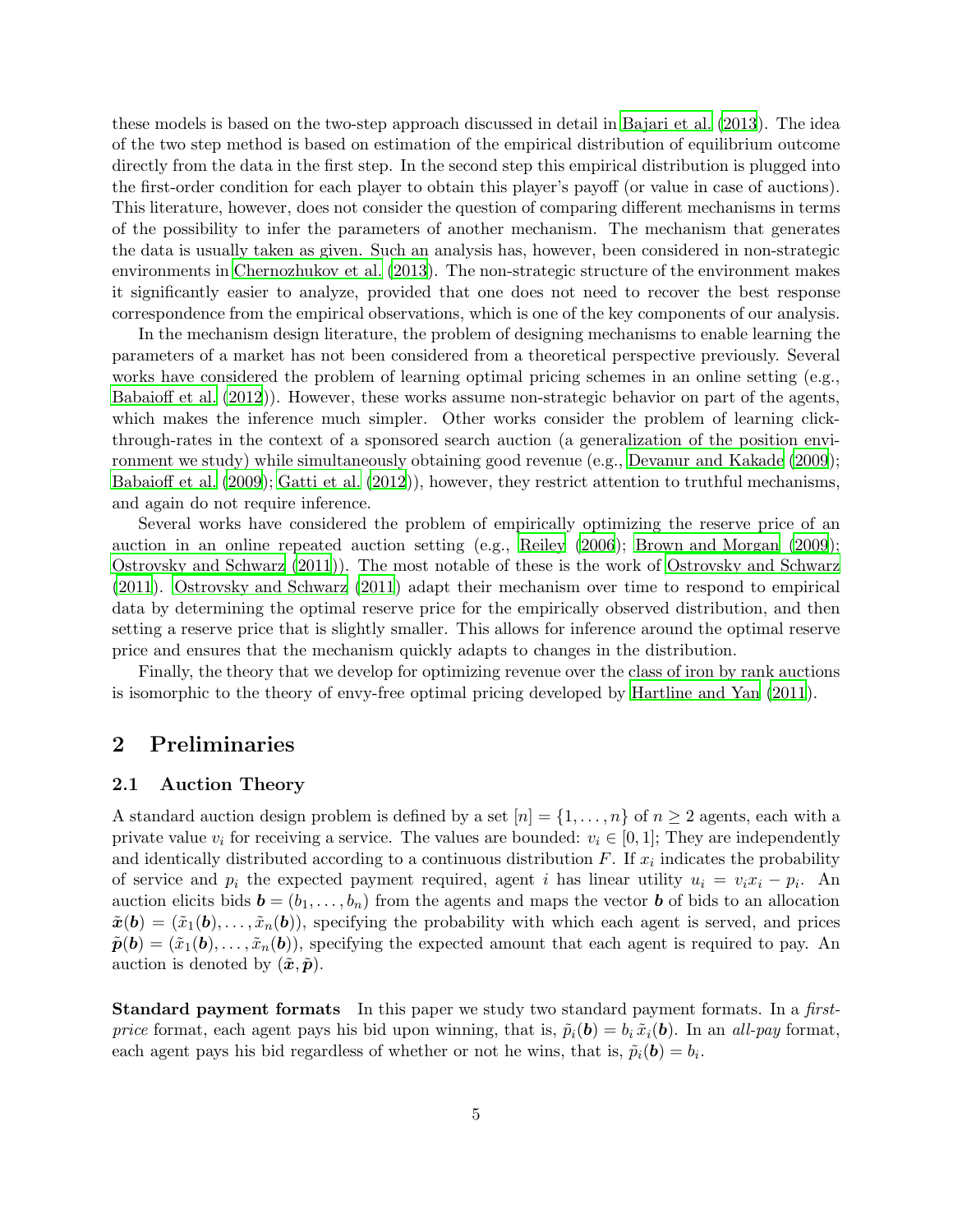Feasibility in position auction environments Auction designers face a feasibility constraint that restricts the allocations  $x$  that the mechanism may produce. In this paper we focus on position auction environments. In such environments, the feasibility constraint is given by *position weights*  $1 \geq w_1 \geq w_2 \geq \cdots \geq w_n \geq 0$ . An allocation function assigns agents (randomly) to positions 1 through  $n$ , and an agent assigned to position i gets allocated  $w_i$ . In other words, an allocation  $\boldsymbol{x} = (x_1, \ldots, x_n)$ , sorted so that  $x_1 \geq x_2 \geq \cdots \geq x_n$ , is feasible if and only if it can be obtained by shifting weight downward (or discarding), i.e., for all  $k \in [n]$ ,  $\sum_{j \leq k} x_j \leq \sum_{j \leq k} w_j$ .

Bayes-Nash equilibrium The values are independently and identically distributed according to a continuous distribution  $F$ . This distribution is common knowledge to the agents. A strategy  $s_i$  for agent i is a function that maps the value of the agent to a bid. The distribution of values F and a profile of strategies  $s = (s_1, \dots, s_n)$  induces interim allocation and payment rules (as a function of bids) as follows for agent i with bid  $b_i$ .

$$
\tilde{x}_i(b_i) = \mathbf{E}_{\mathbf{v}_{-i} \sim F}[\tilde{x}_i(b_i, \mathbf{s}_{-i}(\mathbf{v}_{-i}))] \text{ and } \n\tilde{p}_i(b_i) = \mathbf{E}_{\mathbf{v}_{-i} \sim F}[\tilde{p}_i(b_i, \mathbf{s}_{-i}(\mathbf{v}_{-i}))].
$$

Agents have linear utility which can be expressed in the interm as:

$$
\tilde{u}_i(v_i,b_i) = v_i \tilde{x}_i(b_i) - \tilde{p}_i(b_i).
$$

The strategy profile forms a *Bayes-Nash equilibrium* (BNE) if for all agents  $i$ , values  $v_i$ , and alternative bids  $b_i$ , bidding  $s_i(v_i)$  according to the strategy profile is at least as good as bidding  $b_i$ . I.e.,

<span id="page-5-0"></span>
$$
\tilde{u}_i(v_i, s_i(v_i)) \ge \tilde{u}_i(v_i, b_i). \tag{1}
$$

A symmetric equilibrium is one where all agents bid by the same strategy, i.e., s statisfies  $s_i = s$  for some s. For a symmetric equilibrium, the interim allocation and payment rules are also symmetric, i.e.,  $\tilde{x}_i = \tilde{x}$  and  $s_i = s$  for all i. For implicit distribution F and symmetric equilibrium given by stratey s, a mechanism can be described by the pair  $(\tilde{x}, \tilde{p})$ . [Chawla and Hartline \(2013](#page-20-2)) show that the equilibrium of every auction in the class we consider is unique and symmetric.

The strategy profile allows the mechanism's outcome rules to be expressed in terms of the agents' values instead of their bids; the distribution of values allows them to be expressed in terms of the agents' values relative to the distribution. This later representation exposes the geometry of the mechanism. Define the *quantile* q of an agent with value v to be the probability that v is larger than a random draw from the distribution F, i.e.,  $q = F(v)$ . Denote the agent's value as a function of quantile as  $v(q) = F^{-1}(q)$ , and his bid as a function of quantile as  $b(q) = s(v(q))$ . The outcome rule of the mechanism in quantile space is the pair  $(x(q), p(q)) = (\tilde{x}(b(q)), \tilde{p}(b(q))).$ 

Revenue curves and auction revenue [Myerson \(1981](#page-20-0)) characterized Bayes-Nash equilibria and this characteriation enables writing the revenue of a mechanism as a weighted sum of revenues of single-agent posted pricings. Formally, the *revenue curve* R(q) for a given value distribution specifies the revenue of the single-agent mechanism that serves an agent with value drawn from that distribution if and only if the agent's quantile exceeds q:  $R(q) = v(q) (1 - q)$ .  $R(0)$  and  $R(1)$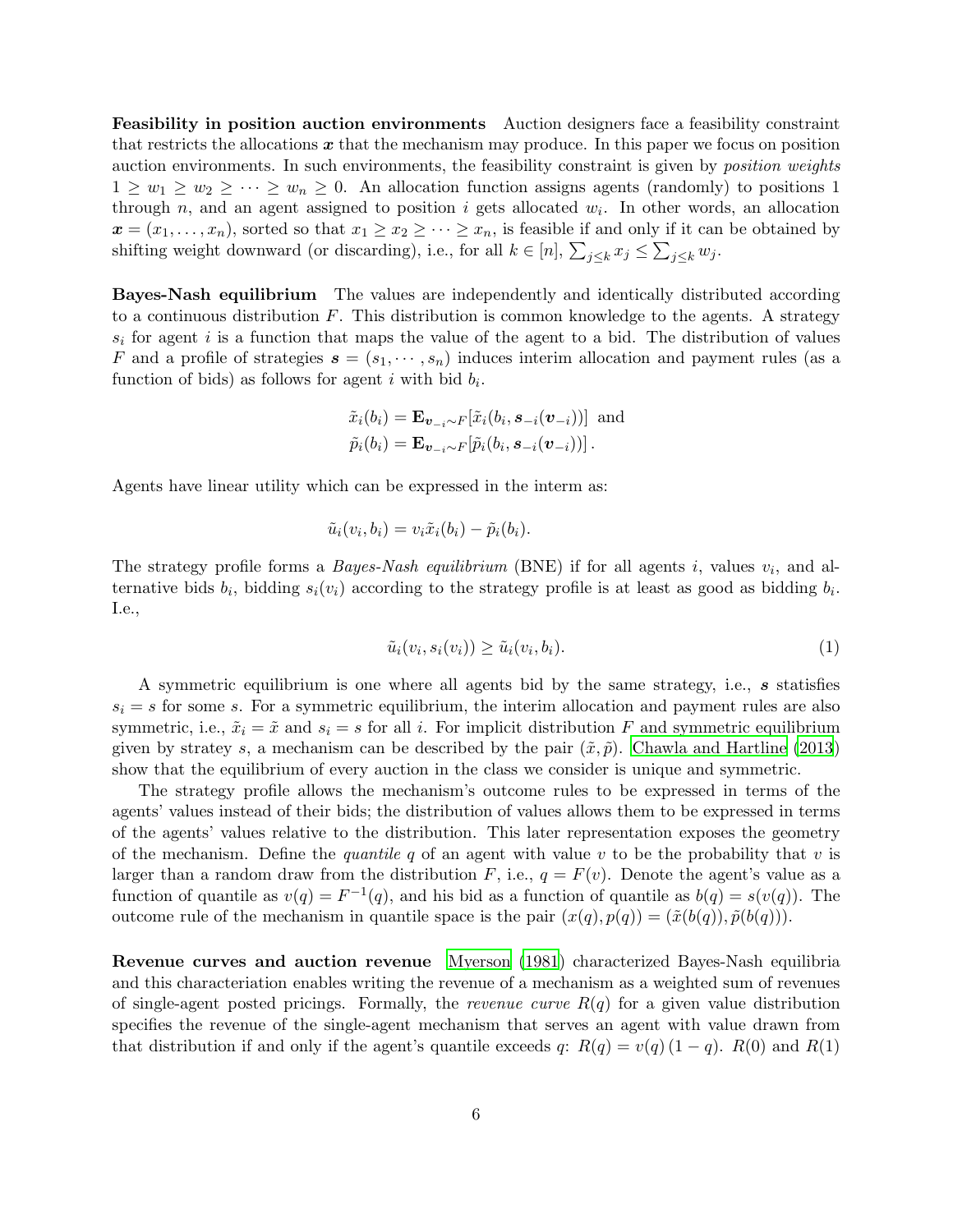are defined as 0. Myerson's characterization of BNE then implies that the expected revenue of a mechanism at BNE from an agent facing an allocation rule  $x(q)$  can be written as follows:

<span id="page-6-2"></span>
$$
\mathbf{Rev}[x] = \mathbf{E}_q[R(q)x'(q)] = -\mathbf{E}_q[R'(q)x(q)] \tag{2}
$$

where  $x'$  and  $R'$  denote the derivative of x and R with respect to q, respectively.

The expected revenue of an auction is the sum over the agents of its per-agent expected revenue; for auctions with symmetric equilibrium allocaton rule x this revenue is  $n \text{Rev}[x]$ .

Rank-based auctions In a rank-based auction, the allocation to an agent depends solely on the rank of his bid among the other agents' bids, and not on the actual bid. For example, a k-highestbids-win auction is a rank-based auction, however, a k-highest-bids-win-subject-to-reserve-bid-r auction is not a rank-based auction.

#### 2.2 Inference

The distribution of values, which is unobserved, can be inferred from the distribution of bids, which is observed. Once the value distribution is inferred, other properties of the value distribution such as its corresponding revenue curve, which is fundamental for optimizing revenue, can be obtained. In this section we describe the basic premise of the inference assuming that the distribution of bids known exactly.

The key idea behind the inference of the value distribution from the bid distribution is that the strategy which maps values to bids is a best response, by equation [\(1\)](#page-5-0), to the distribution of bids. As the distribution of bids is observed, and given suitable continuity assumptions, this best response function can be inverted.

The value distribution can be equivalently specified by distribution function  $F(\cdot)$  or value function  $v(\cdot)$ ; the bid distribution can similarly be specified by the bid function  $b(\cdot)$ . For rank-based auctions (as considered by this paper) the allocation rule  $x(\cdot)$  in quantile space is known precisely (i.e. it does not depend on the value function  $v(\cdot)$ ). Assume these functions are monotone, continuously differentiable, and invertible.

Inference for first-price auctions Consider a first-price rank-based auction with a symmetric bid function  $b(q)$  and allocation rule  $x(q)$  in BNE. To invert the bid function we solve for the bid that the agent with any quantile would make. Continuity of this bid function implies that its inverse is well defined. Applying this inverse to the bid distribution gives the value distribution.

The utility of an agent with quantile q as a function of his bid  $z$  is

<span id="page-6-0"></span>
$$
u(q, z) = (v(q) - z) x(b^{-1}(z)).
$$
\n(3)

Differentiating with respect to z we get:

$$
\frac{d}{dz}u(q,z) = -x(b^{-1}(z)) + (v(q) - z) x'(b^{-1}(z)) \frac{d}{dz}b^{-1}(z).
$$

Here x' is the derivative of x with respect to the quantile q. Because  $b(\cdot)$  is in BNE, the derivative  $\frac{d}{dz}u(z,q)$  is 0 at  $z=b(q)$ . Rarranging, we obtain:

<span id="page-6-1"></span>
$$
v(q) = b(q) + \frac{x(q) b'(q)}{x'(q)}
$$
\n(4)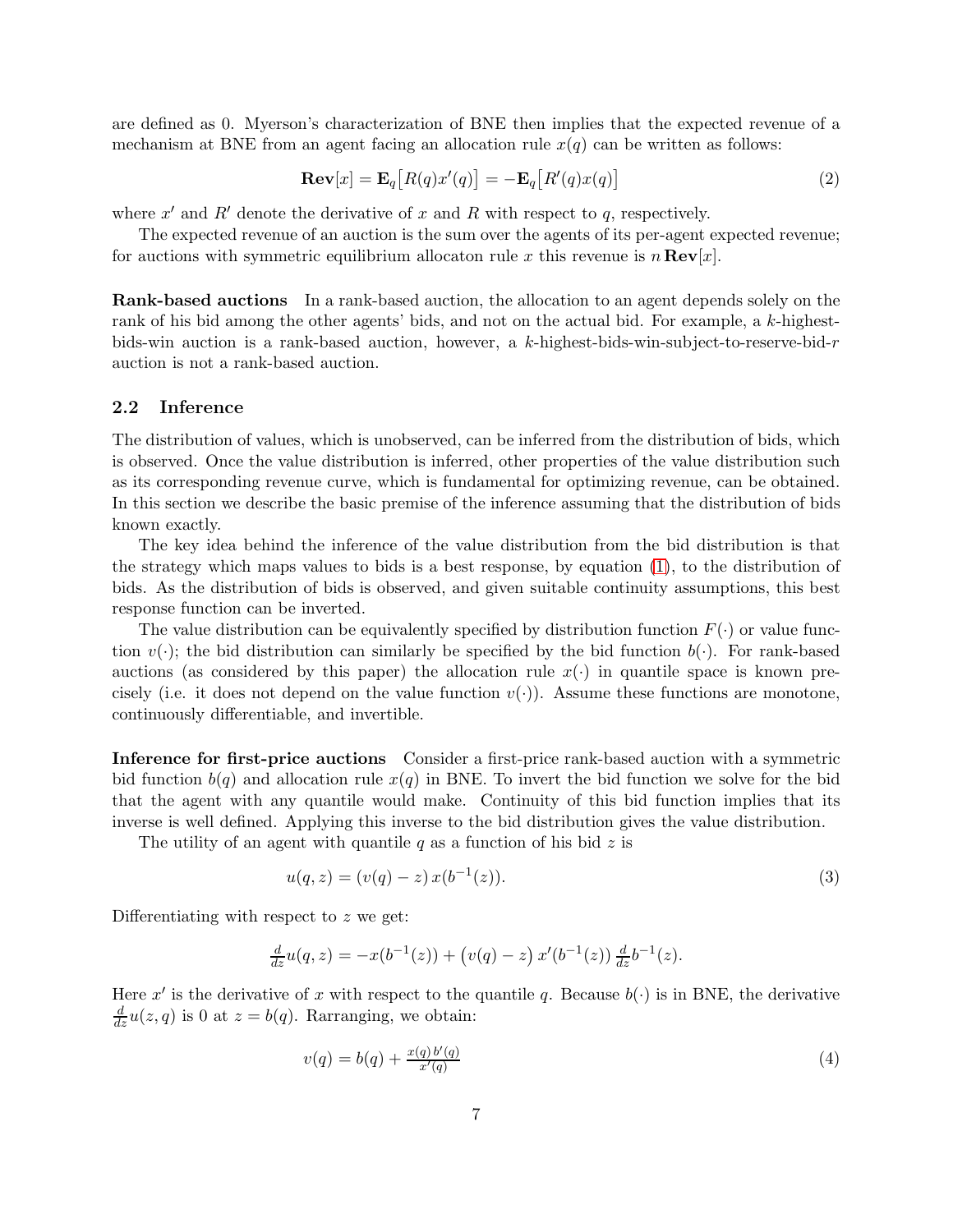Inference for all-pay auctions We repeat the calculation above for rank-based all-pay auctions; the starting equation [\(3\)](#page-6-0) is replaced with the analogous equation for all-pay auctions:

$$
u(q, z) = v(q) x(b^{-1}(z)) - z.
$$
\n(5)

Differentiating with respect to z we obtain:

$$
\frac{d}{dz}u(q,z) = v(q) x'(b^{-1}(z)) \frac{d}{dz}b^{-1}(z) - 1,
$$

Again the first-order condition of BNE implies that this expression is zero at  $z = b(q)$ ; therefore,

<span id="page-7-1"></span>
$$
v(q) = \frac{b'(q)}{x'(q)}.\tag{6}
$$

**Known and observed quantities** Recall that the functions  $x(q)$  and  $x'(q)$  are known precisely: these are determined by the rank-based auction definition. The functions  $b(q)$  and  $b'(q)$  are observed. The calculations above hold in the limit as the number of samples from the bid distribution goes to infinity, at which point these obserations are precise.

#### 2.3 Statistical Model and Methods

In this section we describe the errors in the estimated bid distribution and standard analyses for rates of convergence. The main error in estimation of the bid distribution is the *sampling error* due to drawing only a finite number of samples from the bid distribution.

The analyst obtains N samples from the bid distribution. Each sample is the corresponding agent's best response to the *true* bid distribution. We assume that the number of samples N is roughly polynomial in  $n$ , the number of agents in a single auction.

We can estimate the equilibrium bid distribution  $b(q)$  as follows. Let  $\hat{b}_1, \cdots, \hat{b}_N$  denote the N samples drawn from the bid distribution. Sort the bids so that  $\hat{b}_1 \leq \hat{b}_2 \leq \cdots \leq \hat{b}_N$  and define the *estimated bid distribution*  $b(\cdot)$  as

$$
\hat{b}(q) = \hat{b}_i \qquad \qquad \forall i \in N, q \in [i-1, i)/N \tag{7}
$$

**Definition 1.** For function  $b(\cdot)$  and estimator  $\hat{b}(\cdot)$ , the mean squared error *as a function of the number of samples* N *is*

<span id="page-7-0"></span>
$$
\text{MSE}_b(N) = \mathbf{E} \Big[ \sup_q |b(q) - \hat{b}(q)|^2 \Big]^{1/2}.
$$

*The* rate of convergence *of an unbiased estimator,* r(N)*, captures the dependence of the mean squared error in terms of the number of samples* N*, keeping all other quantities (including, e.g.,* n*) constant, that is,*  $r(N) \text{MSE}(N) = \Theta(1)$ *.* 

We will be interested in comparing the error bounds achieved by different algorithms for inference. Accordingly, we will state these bounds in terms of the rate of convergence. We will also state bounds on the mean squared error of the quantities we estimate, in terms of the mechanism that generates the bids, in order to optimize for the mechanism.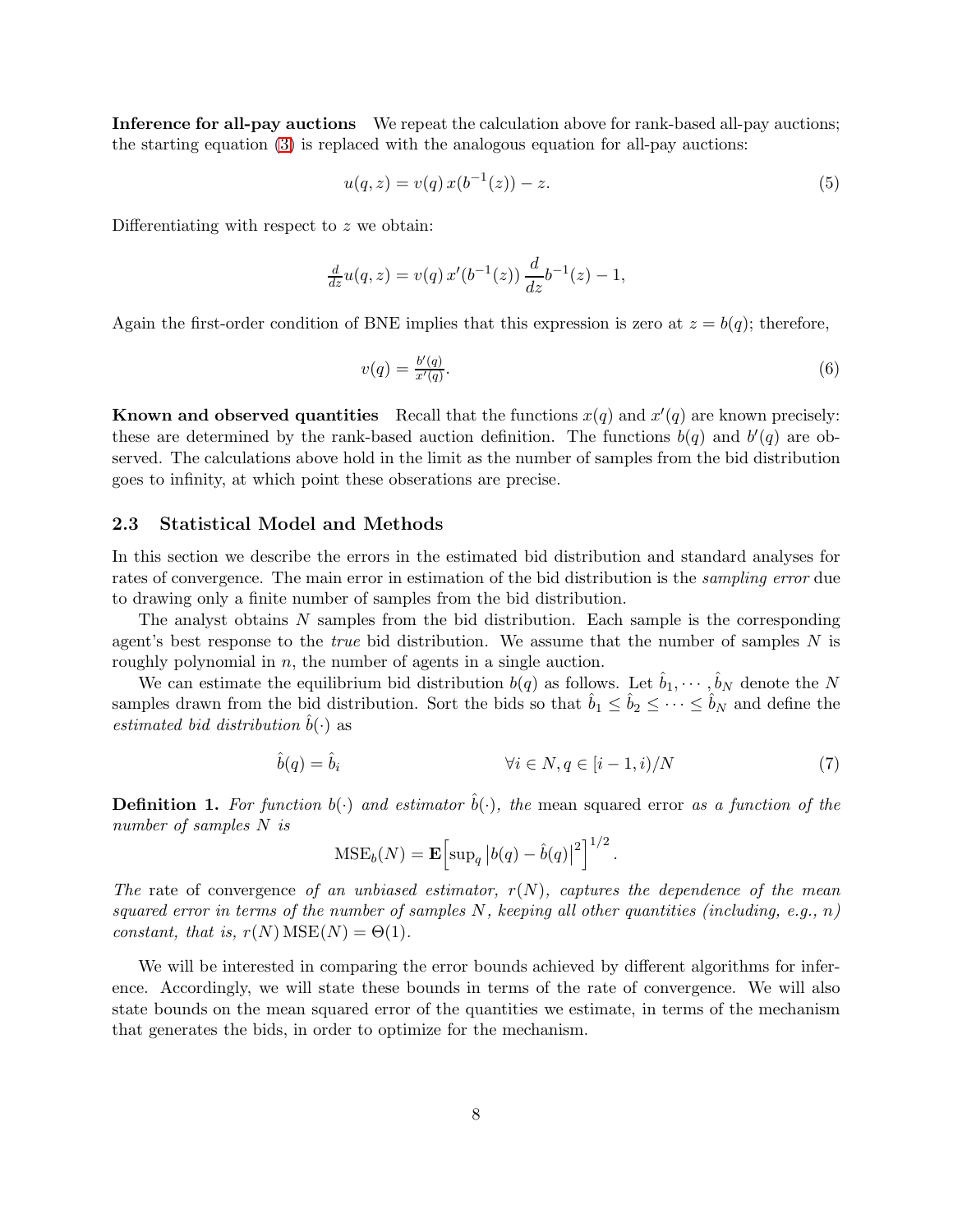<span id="page-8-2"></span>**Lemma 2.1.** The estimator  $\hat{b}(\cdot)$  defined directly from the bids by equation [\(7\)](#page-7-0) has a rate of con*vergence of*  $r(N) = \sqrt{N}$  *and mean squared error*  $MSE_b(N) = O(\sup_q b'(q)/\sqrt{2N})$ *. Recalling that*  $v(q) \leq 1$  *for all quantiles q, we obtain the following expressions for mean squared error in terms of the allocation function.*

- *(i) If the samples are generated from the first-price auction, then the mean squared error can be evaluated as*  $MSE_b(N) = O(\sup_q \left\{ \frac{x'(q)}{x(q)} \right\})$  $x(q)$  $\left\{\sqrt{2N}\right\}$ .
- *(ii) If the samples are generated from the all-pay auction, then the mean squared error can be*  $e$ *valuated as*  $MSE(N) = O(\sup_q x'(q)/\sqrt{2N})$ .

To estimate the value distribution, as is evident from equations [\(4\)](#page-6-1) and [\(6\)](#page-7-1), an estimator for the derivative of the bid function, or equivalently, for the density of the bid distribution, is needed. Estimation of densities is standard; however, they require assumptions on the distribution, e.g., continuity, and the convergence rates are strictly slower. Our main results do not need to explicitly estimate the value distribution and therefore, we defer these standard methods to Section [5](#page-16-0) where our technique is compared with the straightforward approach of estimating the value distribution explicitly.

### <span id="page-8-0"></span>3 Rank-based auctions

One of the main contributions of this paper is to introduce a restricted class of rank-based auctions for position environments that simultaneously have good performance and good econometric properties. Recall that in a rank-based auction the allocation to an agent depends solely on the rank of his bid among other agents' bids, and not on the actual bid. For a position environment, a rank-based auction assigns agents (potentially randomly) to positions based on their ranks.

Consider a position environment given by non-increasing weights  $\mathbf{w} = (w_1, \ldots, w_n)$ . For notational convenience, define  $w_{n+1} = 0$ . Define the cumulative position weights  $\mathbf{W} = (W_1, \ldots, W_n)$  as  $W_k = \sum_{j=1}^k w_j$ , and  $W_0 = 0$ . We can view the cumulative weights as defining a piece-wise linear, monotone, concave function given by connecting the point set  $(0, W_0), \ldots, (n, W_n)$ .

A random assignment of agents to positions based on their ranks induces an expected weight to which agents of each rank are assigned, e.g.,  $\bar{w}_k$  for the kth ranked agent. These expected weights can be interpreted as a position auction environment themselves with weights  $\bar{w}$ . As for the original weights, we can define the cumulative position weights  $\bar{W}$  as  $\bar{W}_k = \sum_{j=1}^k w_j$ . An important issue for optimization of rank-based auctions is to characterize the inducible class of position weights.

<span id="page-8-1"></span>Lemma 3.1 (e.g., [Devanur et al., 2013](#page-20-12)). *There is a rank-based auction with induced position* weights  $\bar{w}$  for position environment with weights  $w$  if and only if their cumulative weights sat $isfy \ \bar{W}_k \leq W_k \ for \ all \ k, \ denoted \ \bar{W} \leq W.$ 

Any feasible weights  $\bar{w}$  can be constructed from a sequence of the following two operations.

- rank reserve For a given rank k, all agents with ranks between  $k + 1$  and n are rejected. The resulting weights  $\bar{w}$  are equal to  $w$  except  $\bar{w}_{k'} = 0$  for  $k' > k$ .
- iron by rank Given ranks  $k' < k''$ , the ironing-by-rank operation corresponds to, when agents are ranked, assigning the agents ranked in an interval  $\{k', \ldots, k''\}$  uniformly at random to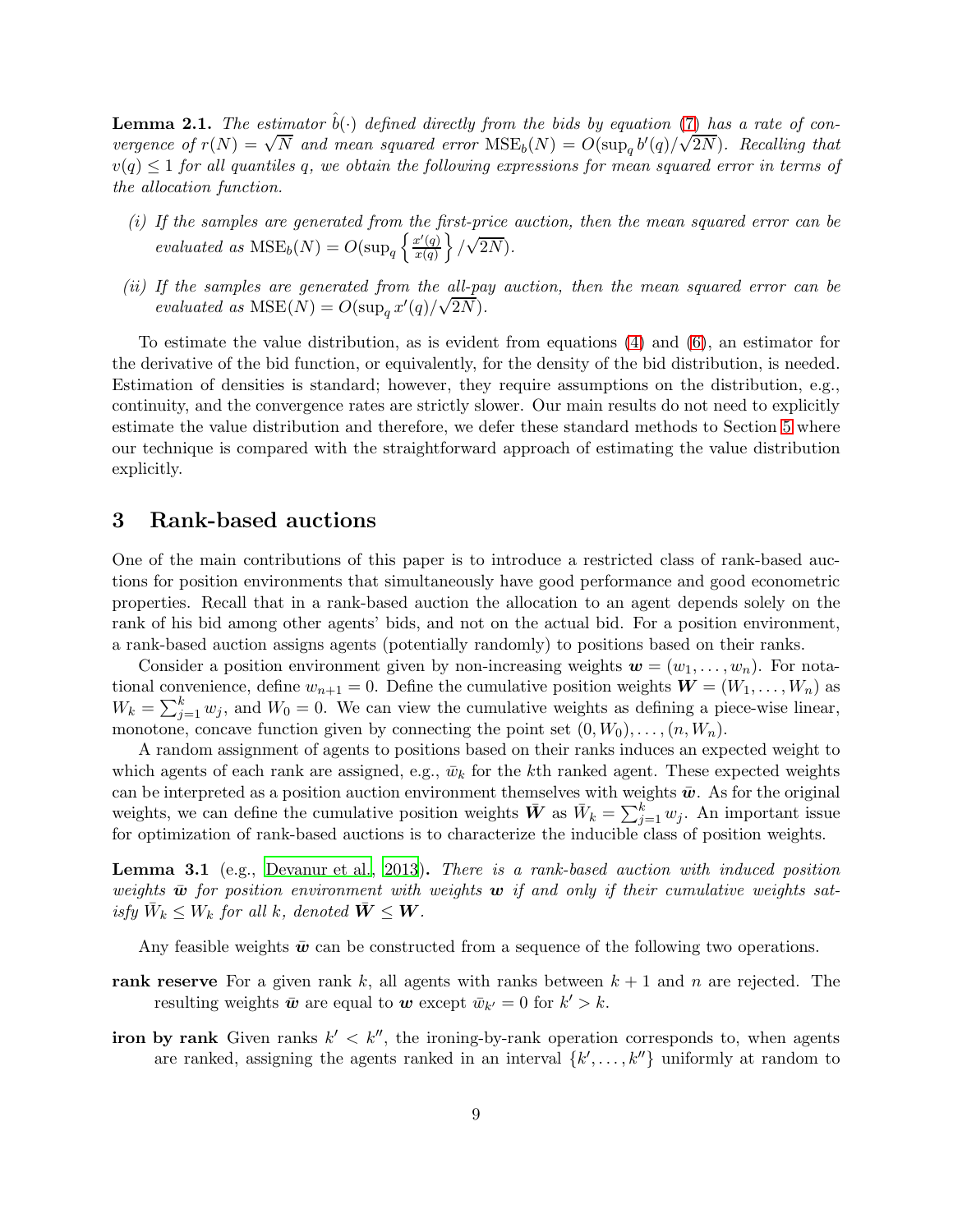these same positions. The ironed position weights  $\bar{w}$  are equal to w except the weights on the ironed interval of positions are averaged. The cumulative ironed position weights  $W$  are equal to W (viewed as a concave function) except that a straight line connects  $(k'-1, \bar{W}_{k'-1})$ to  $(k'', \bar{W}_{k''})$ . Notice that concavity of W (as a function) and this perspective of the ironing procedure as replacing an interval with a line segment connecting the endpoints of the interval implies that  $W \geq \bar{W}$  coordinate-wise, i.e.,  $W_k \geq \bar{W}_k$  for all k.

Multi-unit highest-bids-win auctions form a basis for position auctions. Consider the marginal position weights  $w' = (w'_1, \ldots, w'_n)$  defined by  $w'_k = w_k - w_{k+1}$ . The allocation rule induced by the position auction with weights  $w$  is identical to the allocation rule induced by the convex combination of multi-unit auctions where the k-unit auction is run with probability  $w'_k$ .

In this section we develop a theory for optimizing revenue over the class of all rank-based auctions that resembles Myerson's theory for optimal auction design. Where Myerson's theory employs ironing by value and value reserves, our approach analogously employs ironing by rank and rank reserves. We then show that the revenue of rank-based auctions is close to optimal for position environments. Our econometric study of rank-based auctions is deferred to Section [4.](#page-13-0)

#### 3.1 Optimal rank-based auctions

In this section we describe how to optimize for expected revenue over the class of iron by rank auctions. Recall that iron by rank auctions are linear combinations over k-unit auctions. The characterization of Bayes-Nash equilibrium, cf. equation [\(2\)](#page-6-2), shows that revenue is a linear function of the allocation rule. Therefore, the revenue of a position auction can be calculated as the convex combination of the revenues from the k-unit highest-bids-win auctions.

The revenue from a  $k$ -unit *n*-agent highest-bids-win auction with agent values drawn i.i.d. from distribution F can be calculated in terms of the the agents revenue curve  $R(q)$  and the allocation rule  $x^{(k:n)}(q)$  of the k-highest-bids-win auction (for n agents). This allocation rule is precisely the probability an agent with quantile q has one of the highest k quantiles of n agents, or at most  $k-1$ of the  $n-1$  remaining agents have quantiles greater than q.

$$
x^{(k:n)}(q) = \sum_{i=0}^{k-1} \binom{n-1}{i} q^{n-1-i} (1-q)^i.
$$

Notice that  $x^{(0:n)}(q) = 0$  and  $x^{(n:n)}(q) = 1$ . The *per-agent* revenue obtained is  $P_k = \mathbf{E}_q[R'(q)x^{(k:n)}(q)]$ . Notice that  $P_0 = P_n = 0$ .

Given the multi-unit revenues,  $P = (P_0, \ldots, P_n)$ , the problem of designing the optimal rankbased auction is well defined: given a position environment with weights  $w$ , find the weights  $\bar{w}$  for an rank-based auction with cummulative weights  $\bar{W} \leq W$  maximizing the sum  $\sum_{k} (\bar{w}_k - \bar{w}_{k+1}) P_k$ . This optimization problem is isomorphic to the theory of envy-free optimal pricing developed by [Hartline and Yan \(2011](#page-20-1)). We summarize this theory below; a complete derivation can be found in Appendix [A.](#page-21-2)

Define the *multi-unit revenue curve* as the piece-wise linear function connecting the points  $(0, P_0), \ldots, (n, P_n)$ . This function may or may not be concave. Define the *ironed multi-unit revenues* as  $\bar{\bm{P}} = (\bar{P}_0, \ldots, \bar{P}_n)$  according to the smallest concave function that upper bounds the multi-unit revenue curve. Define the multi-unit marginal revenues,  $P' = P'_1, \ldots, P'_n$  and  $\bar{P}' = \bar{P}'_1, \ldots, \bar{P}'_n$ , as the left slope of the multi-unit and ironed multi-unit revenue curves, respectively. I.e.,  $P'_k$  =  $P_k - P_{k-1}$  and  $\bar{P}'_k = \bar{P}_k - \bar{P}_{k-1}$ .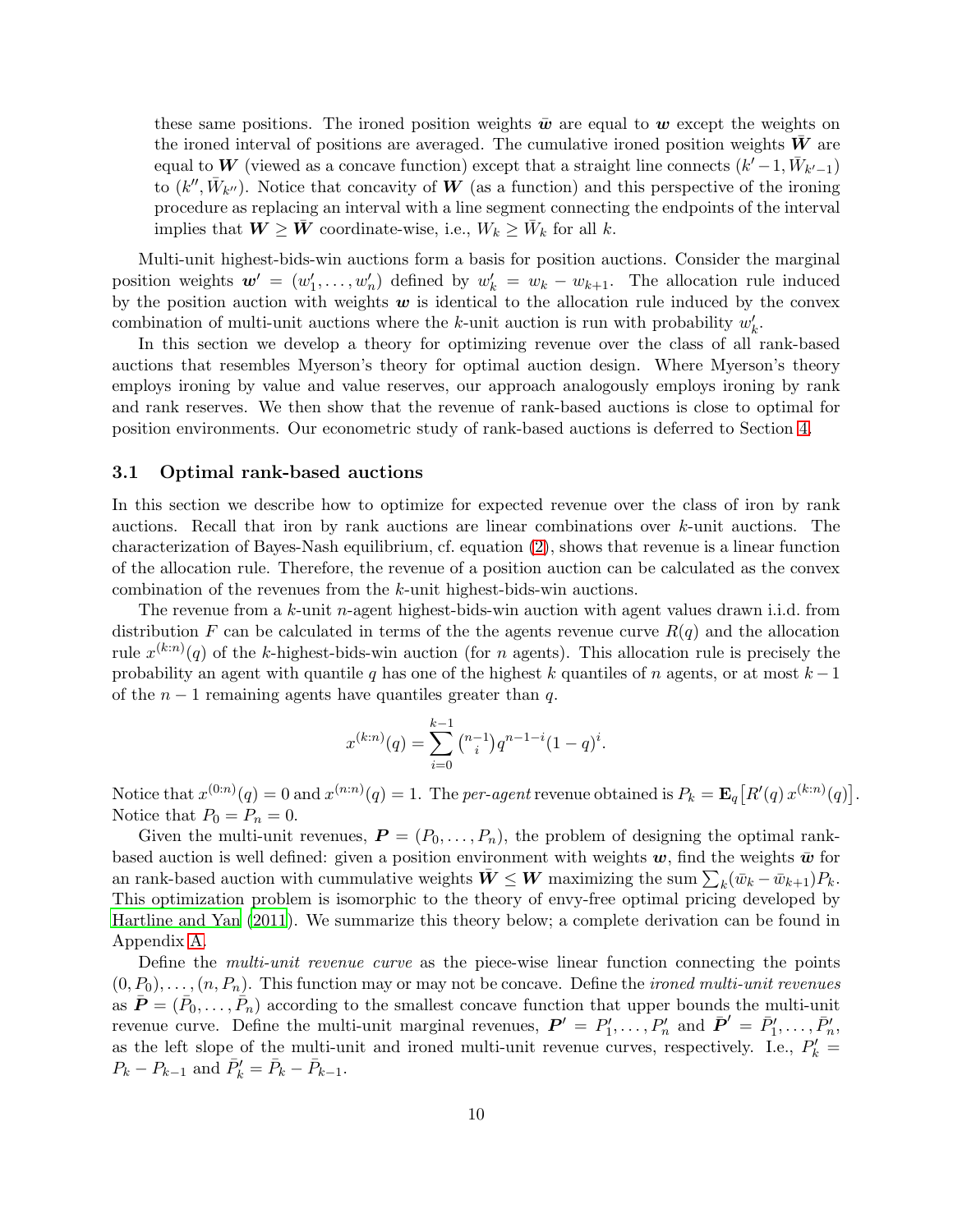<span id="page-10-0"></span>Theorem 3.2. *Given a position environment with weights* w*, the revenue-optimal iron-by-rank auction is defined by position weights*  $\bar{w}$  *that are equal to*  $w$ *, except ironed on the same intervals as*  $P$  is ironed to obtain  $\bar{P}$ , and positions k for which  $\bar{P}'_k$  is negative are discarded (by setting  $\bar{w}_k = 0$ ).

As is evident from this description of the optimal iron-by-rank auction, the only quantities that need to be ascertained to run this auction is the multi-unit revenue curve defined by  $P$ . Therefore, an econometric analysis for optimizing iron-by-rank auctions need not estimate the entire value distribution; estimation of the multi-unit revenues is sufficient.

#### <span id="page-10-1"></span>3.2 Optimal rank-based auctions with strict monotonicity

Position auctions, by definition, have non-increasing position weights  $w$ . The ironing in the ironby-rank optimization of the preceding section was to convert the problem of optimizing multi-unit marginal revenue subject to non-increasing position weight, to a simpler problem of optimizing multi-unit marginal revenue without any constraints. In this section, we describe the optimization of rank-based auctions (i.e., ones for which position weights can be shifted only downwards or discarded) subject to *strictly decreasing* position weights. This strictness is needed for insuring good inference properties, the details of which are formalized in Section [4.](#page-13-0)

As described by Lemma [3.1,](#page-8-1) position weights  $\bar{w}$  are feasible as a rank-based auction in position environment w if the cumulative position weights satisfy  $W_k \geq \bar{W}_k$  for all k. Suppose we would like to optimize  $\bar{w}$  subject to a strict monotonicity constraint  $\bar{w}'_k = \bar{w}_k - \bar{w}_{k+1} \ge \epsilon$ . As non-trivial ironing by rank always results in consecutive positions with the same weight, i.e.,  $\bar{w}'_k = 0$  for some k, the optimal rank-based mechanism will require overlapping ironed intervals.

To our knowledge, performance optimization subject to a strict monotonicity constraint has not previously been considered in the literature. At a high level our approach is the following. We start with  $w$  which induces the cumulative position weights  $W$  which constrain the resulting position weights  $\bar{w}$  (via its cumulative W) of any feasible rank-based auction. We view  $\bar{w}$  as the combination of two position auctions. The first has weakly monotone weights  $\bar{\mathbf{y}} = (\bar{y}_1, \dots, \bar{y}_n)$ ; the second has strictly monotone weights  $((n-1)\epsilon,(n-2)\epsilon,\ldots,\epsilon,0)$ ; and the combination has weights  $\bar{w}_k = \bar{y}_k + (n-k)\epsilon$  for all k. The revenue of the combined position auction is the sum of the revenues of the two component position auctions. Since the second auction has fixed position weights, its revenue is fixed. Since the first position auction is weakly monotone and the second is strictly, the combined position auction is strictly monotone and satisfies the constraint that  $\bar{w}'_k \geq \epsilon$  for all k.

This construction focuses attention on optimization of  $\bar{y}$  subject to the induced constraint imposed by w and after the removal of the  $\epsilon$  strictly-monotone allocation rule. I.e.,  $\bar{w}$  must be feasible for w. The suggested feasibility constraint for optimization of  $\bar{y}$  is given by position weights y defined as  $y_k = w_k - (n - k)\epsilon$ . Notice that, in this definition of y, a lesser amount is subtracted from successive positions. Consequently, monotonicity of  $w$  does not imply monotonicity of  $y$ .

To obtain  $\bar{y}$  from y we may need to iron for two reasons, (a) to make  $\bar{y}$  monotone and (b) to make the multi-unit revenue curve monotone. In fact, both of these ironings are good for revenue. The ironing construction for monotonizing  $y$  constructs the concave hull of the cumulative position weights  $Y$ . This concave hull is strictly higher than the curve given by  $Y$  (i.e., connecting  $(0, Y_0), \ldots, (n, Y_n)$ . Similarly the ironed multi-unit revenue curve given by  $\bar{\bm{P}}$  is the concave hull of the multi-unit revenue curve given by  $P$ . The correct order in which to apply these ironing procedures is to first (a) iron the position weights  $y$  to make it monotone, and second (b) iron the multi-unit revenue curve  $P$  to make it concave. This order is important as the revenue of the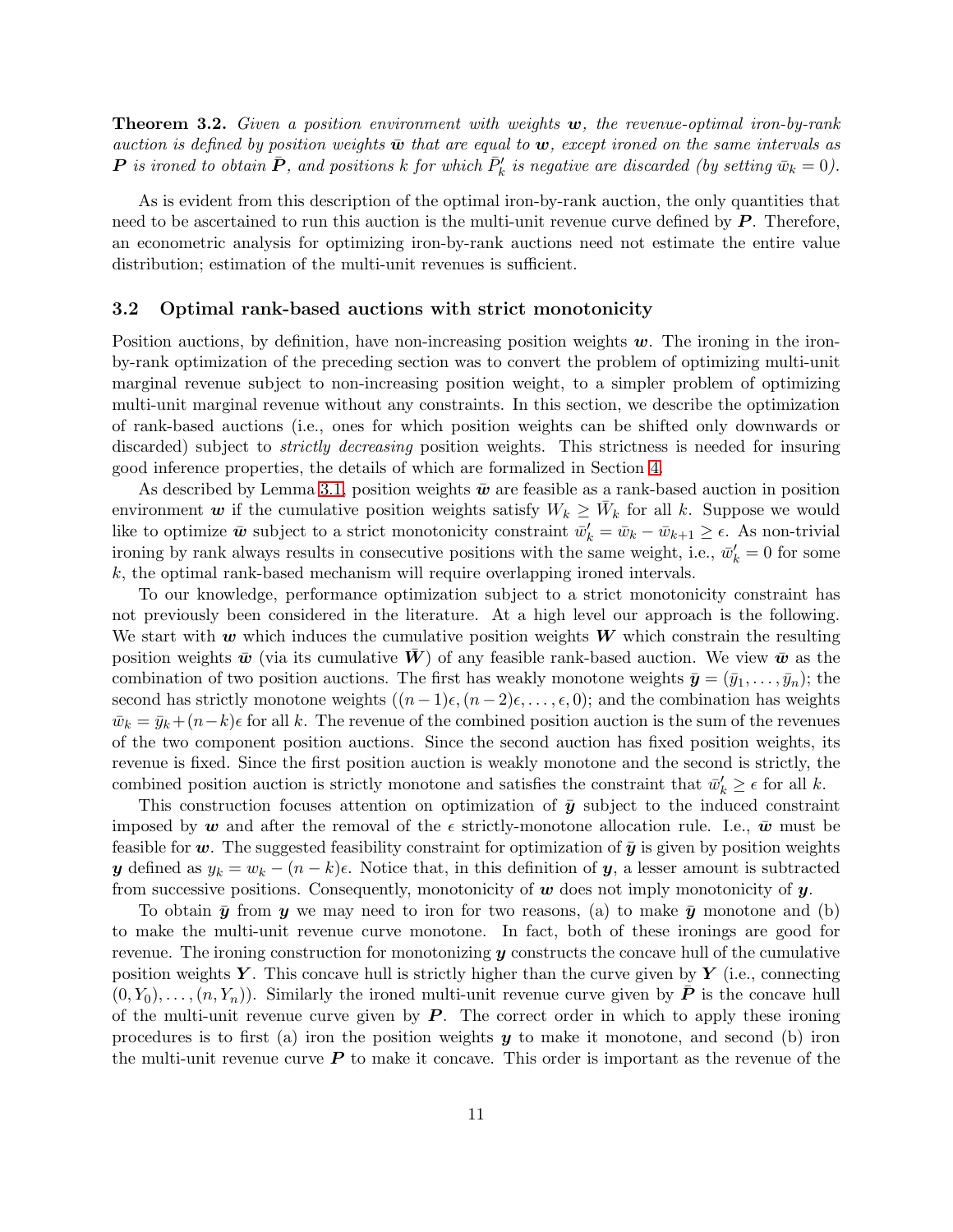position auction with weights  $\bar{y}$  is only given by the ironed revenue curve  $\bar{P}$  when the  $\bar{y}' = 0$  on the ironed intervals of  $P$ .

<span id="page-11-1"></span>**Theorem 3.3.** The optimal  $\epsilon$  strictly-monotone rank-based auction for position weights w has *position weights*  $\bar{\mathbf{w}}$  *constructed by* 

- *1. defining* **y** *by*  $y_k = w_k (n k)\epsilon$  *for all k.*
- *2. averaging position weights of* y *on intervals where* y *should be ironed to be monotone.*
- *3. averaging the resulting position weights on intervals where* P *should be ironed to be concave to get*  $\bar{y}$
- *4. setting*  $\bar{\mathbf{w}}$  *as*  $\bar{w}_k = \bar{y}_k + (n 1)\epsilon$ *.*

*Proof.* The proof of this theorem follows directly by the construction and its correctness.  $\Box$ 

The rank-based auction given by  $\bar{w}$  in position environment given by  $w$  can be implemented by a sequence of iron-by-rank and rank-reserve operations. Such a sequence of operations can be found, e.g., via an approach of [Alaei et al. \(2012](#page-19-1)) or [Hardy et](#page-20-13) al. [\(1929](#page-20-13)).

#### 3.3 Approximation via rank-based auctions

In this section we show that the revenue of optimal rank-based auction approximates the optimal revenue (over all auctions) for position environments. Instead of making this performance directly we will instead identify a simple non-optimal rank-based auction that approximates the optimal auction. Of course the optimal rank-based auction of Theorem [3.2](#page-10-0) has revenue at least that of this simple rank-based auction, thus its revenue also satisfies the same approximation bound.

Our approach is as follows. Just as arbitrary rank-based mechanisms can be written as convex combinations over k-unit highest-bids-win auctions, the optimal auction can be written as a convex combination over optimal  $k$ -unit auctions. We begin by showing that the revenue of optimal  $k$ -unit auctions can be approximated by multi-unit highest-bids-win auctions when the agents' values are distributed according to a regular distribution (Lemma [3.4,](#page-11-0) below). In the irregular case, on the other hand, rank-based auctions cannot compete against arbitrary optimal auctions. For example, if the agents' value distribution contains a very high value with probability  $o(1/n)$ , then an optimal auction may exploit that high value by setting a reserve price equal to that value; On the other hand, a rank-based mechanism cannot distinguish very well between values correspond to quantiles above  $1 - 1/n$ . We show that rank-based mechanisms can approximate the revenue of any mechanism that does not iron the quantile interval  $[1-1/n, 1]$  (but may arbitrarily optimize over the remaining quantiles). Theorem [3.6](#page-12-0) presents the precise statement.

<span id="page-11-0"></span>**Lemma 3.4.** For regular k-unit n-agent environments, there exists a  $k' \leq k$  such that the highest*bid-wins auction that restricts supply to* k ′ *units (i.e., a rank reserve) obtains at least half the revenue of the optimal auction.*

*Proof.* This lemma follows easily from a result of [Bulow and Klemperer \(1996](#page-20-14)) that states that for agents with values drawn i.i.d. from a regular distribution the revenue of the  $k'$ -unit n-agent highest-bid-wins auction is at least the revenue of the  $k'$ -unit  $(n - k')$ -agent optimal auction. To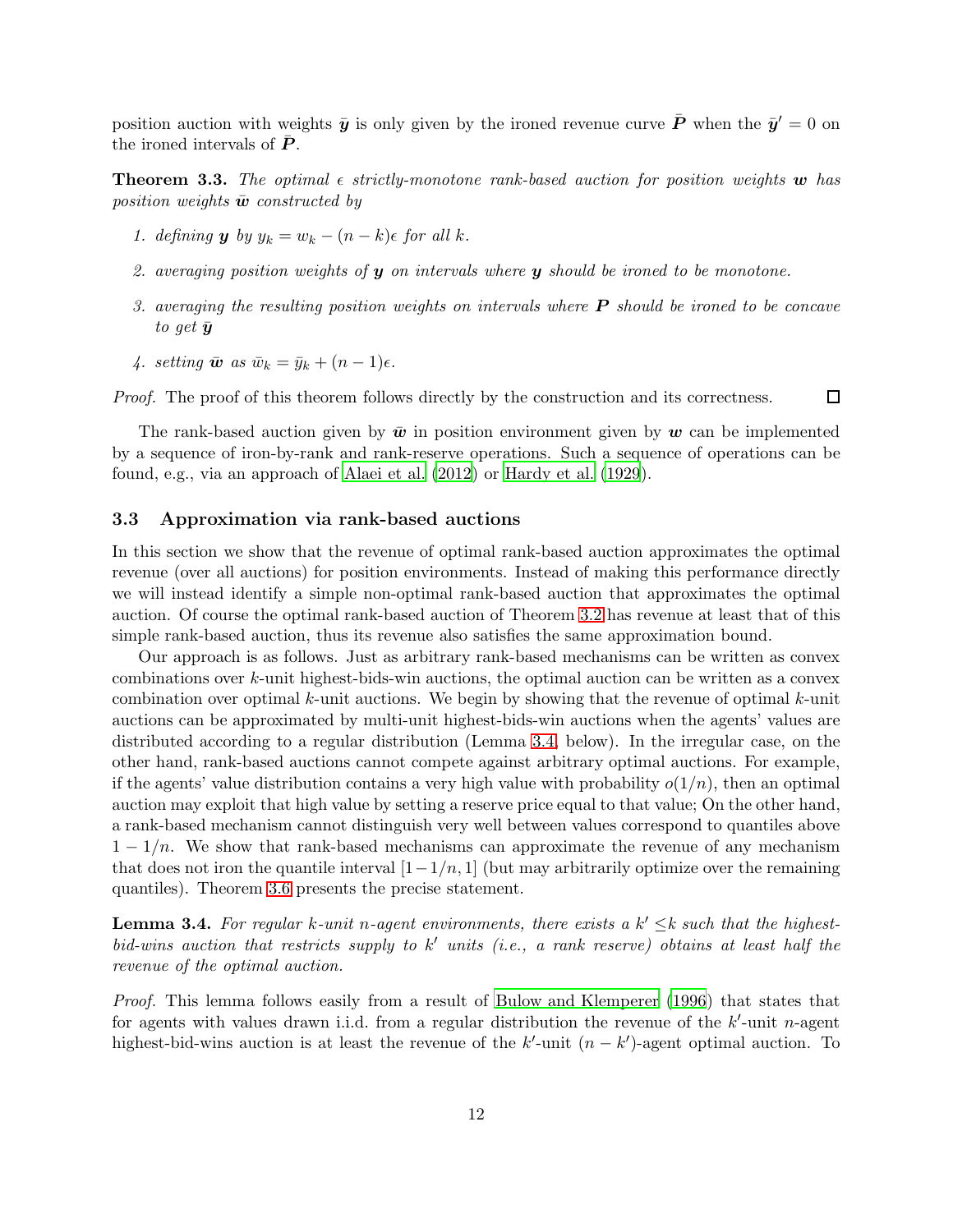apply this theorem to our setting, let us use  $\mathbf{OPT}(k,n)$  to denote the revenue of an optimal k-unit *n*-agent auction, and recall that  $n_k$  is the revenue of a k-unit n-agent highest-bids-win auction.

When  $k \leq n/2$ , we pick  $k' = k$ . Then,

$$
nP_k \ge \mathbf{OPT}(k, n-k) \ge \frac{(n-k)}{n} \mathbf{OPT}(k, n) \ge \frac{1}{2} \mathbf{OPT}(k, n),
$$

and we obtain the lemma. Here the first inequality follows from [Bulow and Klemperer'](#page-20-14)s theorem and the third from the assumption that  $k \leq n/2$ . The second inequality follows via by lower bounding  $\text{OPT}(k, n - k)$  by the following auction which has revenue exactly  $\frac{(n-k)}{n} \text{OPT}(k, n)$ : simulate the optimal k-unit n-agent on the  $n - k$  real agents and k fake agents with values drawn independently from the distribution. Winners of the simulation that are real agents contribute to revenue and the probability that an agent is real is  $(n-k)/n$ .

When  $k > n/2$ , we pick  $k' = n/2$ . As before we have:

$$
nP_{n/2} \ge \mathbf{OPT}(n/2, n/2) = \frac{1}{2}\mathbf{OPT}(n, n) \ge \frac{1}{2}\mathbf{OPT}(k, n).
$$

<span id="page-12-1"></span>Lemma 3.5. *For any number of agents* n*, distribution with revenue curve* R(·)*, and quantile*  $q \leq 1 - 1/n$ , there exists an integer  $k \leq (1 - q)n$  such that the k-unit n-agent highest-bid-wins *auction is at least a quarter of*  $nR(q)$ *, the revenue from posting price*  $v(q)$ *.* 

*Proof.* First we get a lower bound on  $P_k$  for any k. For any value  $v'$ , the total expected revenue of the k-unit n-agent highest-bid-wins auction is at least  $v' k$  times the probability that  $k + 1$  agents have value at least  $v'$ . The median of a binomial random variable corresponding to n Bernoulli trials with with success probability  $(k+1)/n$  is  $k+1$ . Thus, the probability that this binomial is at least  $k + 1$  is at least 1/2. Combining these observations by choosing  $v' = v(1 - (k + 1)/n)$  we have,

$$
n P_k \ge v(1 - (k+1)/n) k/2.
$$

Choosing  $k = |(1 - q)n| - 1$ , for which  $v(1 - (k + 1)/n) \ge v(q)$ , the bound simplifies to,

$$
n P_k \ge v(q) k/2.
$$

The ratio of  $P_k$  and  $R(q) = (1 - q) v(q)$  is therefore at least  $k/2(1 - q)n > k/2(k + 2)$ , which for  $q \leq 1-3/n$  (or,  $k \geq 2$ ) is at least 1/4.

For  $q \in (1-3/n, 1-1/n]$ , we pick  $k = 1$ . Then,  $P_1$  is at least  $1/n$  times  $v(q)$  times the probability that at least two agents have a value greater than or equal to  $v(q)$ . We can verify for  $n \geq 2$  that

$$
P_1 \ge \frac{v(q)}{n} \left(1 - q^n - n(1 - q)q^{n-1}\right) \ge \frac{1}{4}(1 - q) v(q).
$$

 $\Box$ 

<span id="page-12-0"></span>Theorem 3.6. *For regular agents and position environments, the optimal rank-based auction obtains at least half the revenue of the optimal auction. For (possibly irregular agents) and position environments, optimal rank-based auction obtains at least a quarter of the revenue of the optimal auction that does not iron or set a reserve price on the quantile interval*  $[1 - 1/n, 1]$ *.*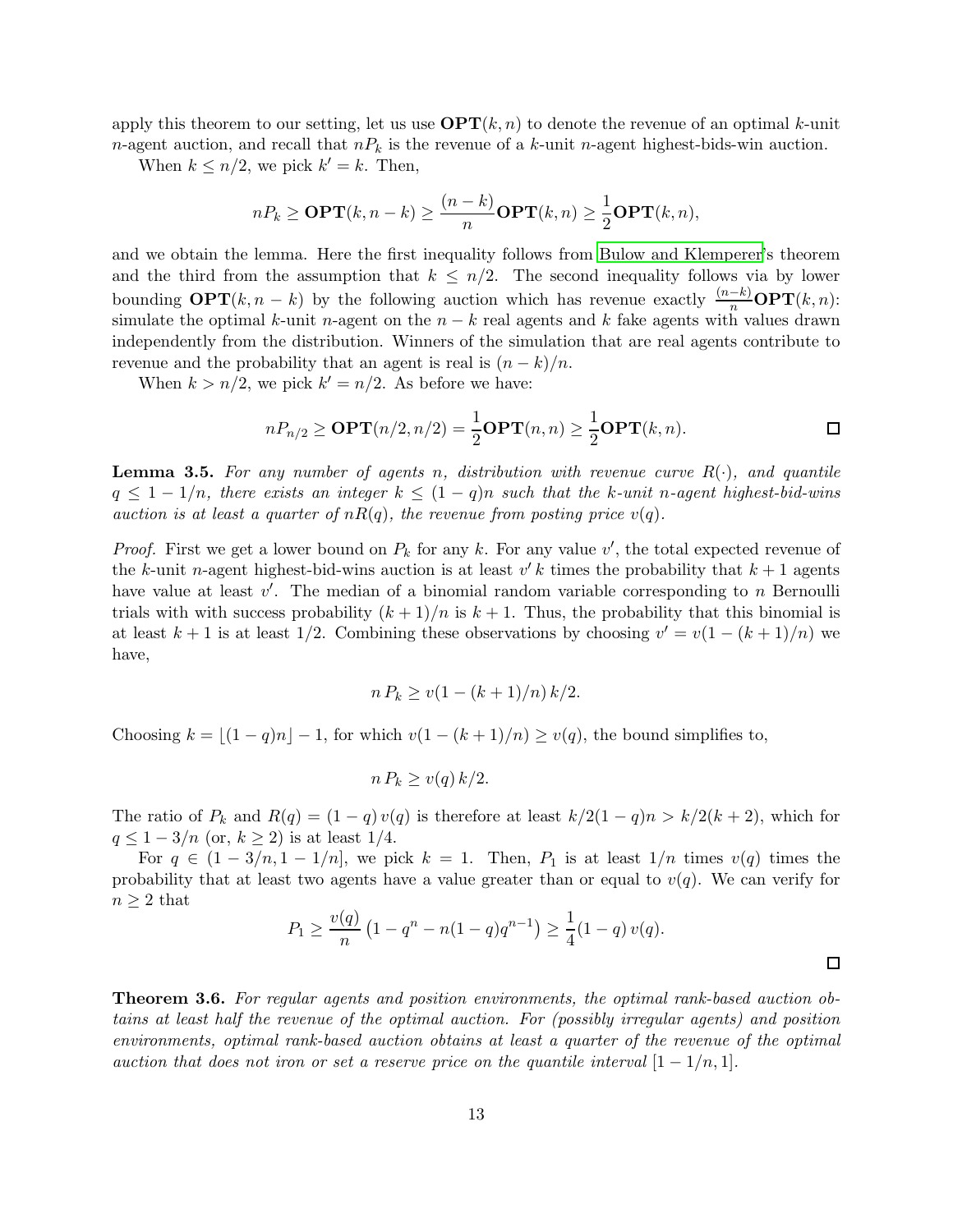*Proof.* In the regular setting, the theorem follows from Lemma [3.4](#page-11-0) by noting that the optimal auction (that irons by value and uses a value reserve) in a position environment is a convex combination of optimal k-unit auctions: since the revenue of each of the latter can be approximated by that of a k'-unit highest-bids-win auction with  $k' \leq k$ , the revenue of the convex combination can be approximated by that of the same convex combination over  $k'$ -unit highest-bids-win auctions; the resulting convex combination over  $k'$ -unit auctions satisfies the same position constraint as the optimal auction.

In the irregular setting, once again, any auction in a position environment is a convex combination of optimal k-unit auctions. The expected revenue of any k-unit auction is bounded from above by the expected revenue of the optimal auction that sells at most k items in expectation. The per-agent revenue of such an auction is bounded by  $\overline{R}(1 - k/n)$ , the revenue of the optimal allocation rule with ex ante probability of sale  $k/n$ . Here  $\overline{R}(\cdot)$  is the ironed revenue curve (that does not iron on quantiles in  $[1 - 1/n, 1]$ .  $\overline{R}(1 - k/n)$  is the convex combination of at most two points on the revenue curve  $R(a)$  and  $R(b)$ ,  $a \leq 1-k/n \leq b < 1-1/n$ . Now, we can use Lemma [3.5](#page-12-1) to obtain an integer  $k_a < n(1-a)$  such that  $P_{k_a}$  is at least a quarter of  $R(a)$ , likewise  $k_b$  for b. Taking the appropriate convex combination of these multi-unit auctions gives us a 4-approximation to the optimal auction k-unit auction (that does not iron over the quantile interval  $[1 - 1/n, 1]$ ). Finally, the convex combination of the multi-unit auctions with  $k_a$  and  $k_b$  corresponds to a position auction with that is feasible for a  $k$  unit auction (with respect to serving the top  $k$  positions with probability one, service probability is only shifted to lower positions).  $\Box$ 

### <span id="page-13-0"></span>4 Inference in rank-based auctions

Recall that the performance of any rank-based auction is governed by the multi-unit revenues  $P_1, \ldots, P_n$  with  $P_k$  equal to the per-agent revenue of the highest-k-agents-win auction. In order to optimize over the class of rank based auctions, then, we need to estimate the n quantities  $P_k$ . We now describe how to estimate these quantities from the observed bids, and how the error in the estimation of the bid distribution translates into errors in the estimated multi-unit revenues.

Let x denote the allocation rule of the auction that we run, and let b denote the bid distribution in BNE of this auction. Recall that  $x^{(k:n)}(\cdot)$  denotes the allocation rule of the highest-k-agents-win auction. In the following, we use  $x_k$  as a short-form for  $x^{(k:n)}$ . Then, the per-agent revenue of this auction is given by:

$$
P_k = \mathbf{E}_q\big[x'_k(q)R(q)\big] = \mathbf{E}_q\big[x'_k(q)v(q)(1-q)\big]
$$

We will now perform our analysis for the all-pay and first-price auction formats separately, using the respective bid-to-value conversion equations from Section [2.](#page-4-0)

#### 4.1 Inference for an all-pay auction

Recall that for an all-pay auction format, we can convert the bid distribution into the value distribution as follows:  $v(q) = b'(q)/x'(q)$ . Substituting this into the expression for  $P_k$  above we get

$$
P_k = \mathbf{E}_q \bigg[ x'_k(q)(1-q) \frac{b'(q)}{x'(q)} \bigg] = \mathbf{E}_q \big[ Z_k(q) b'(q) \big]
$$

where  $Z_k(q) = (1-q) \frac{x'_k(q)}{x'(q)}$  $\frac{x_k(q)}{x'(q)}$ .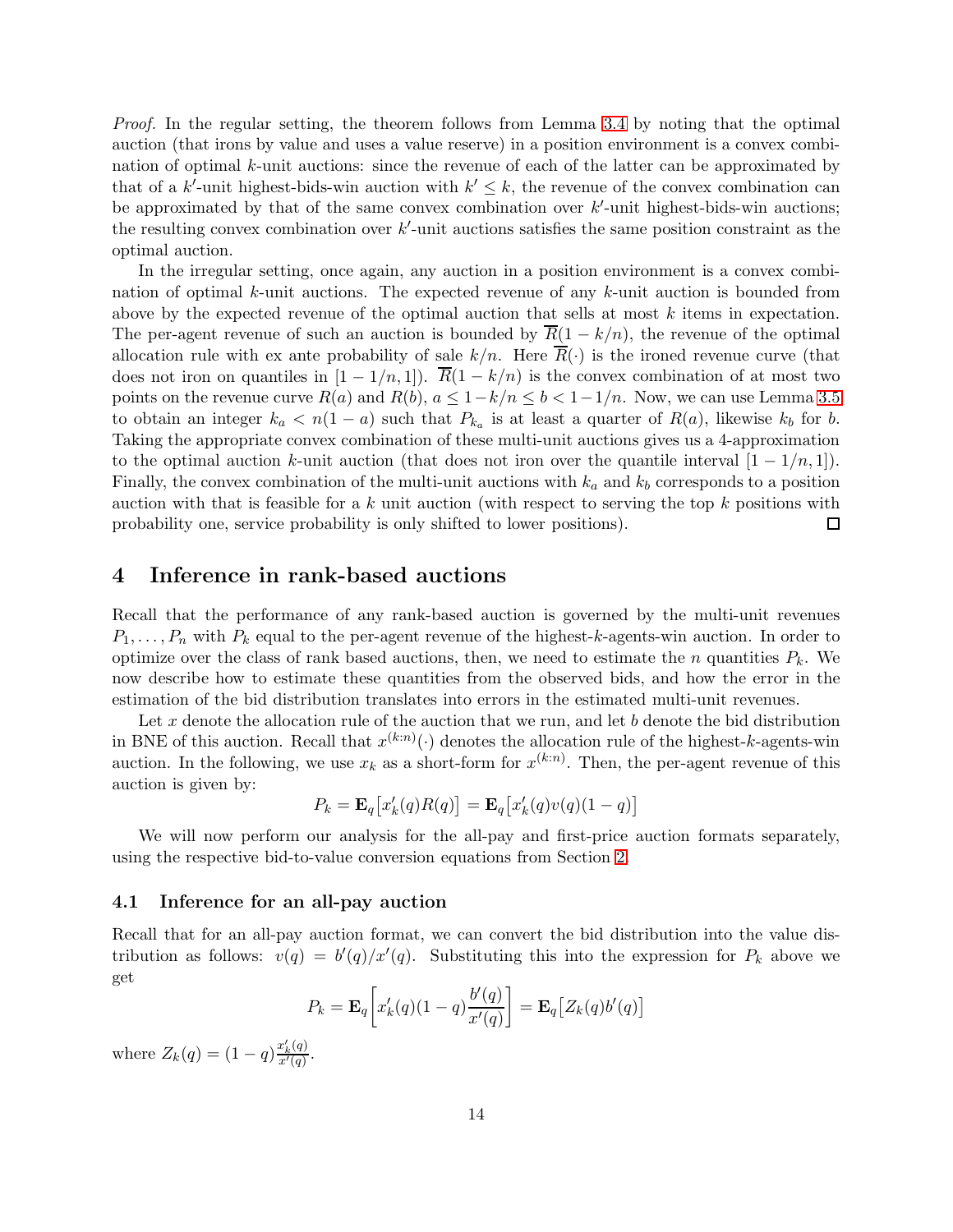Writing the expectation as an integral and integrating by parts we obtain the following lemma. Here we note that  $b(0) = 0$  and  $Z_k(1) = 0$ .

<span id="page-14-0"></span>Lemma 4.1. *The per-agent revenue of the highest-*k*-agents-win auction can be written as a linear combination of the bids in an all-pay auction:*

$$
P_k = \mathbf{E}_q\bigl[-Z'_k(q)b(q)\bigr]
$$

*where*  $Z_k(q) = (1-q) \frac{x'_k(q)}{x'(q)}$  $\frac{x_k(q)}{x'(q)}$  depends on the allocation rule of the mechanism and is known precisely.

This formulation allows us to express the error in estimation of  $P_k$  in terms of the error in estimating the bid distribution. In particular, let  $\hat{P}_k$  denote the estimate of  $P_k$  obtained by plugging the bid estimator  $\hat{b}(\cdot)$  in the formula given by Lemma [4.1.](#page-14-0) Then we can write the error in  $P_k$  as:

$$
|\hat{P}_k - P_k| \quad = \quad \mathbf{E}_q \Big[ \Big| - Z'_k(q) \big( \widehat{b}(q) - b(q) \big) \Big| \Big] \leq \mathbf{E}_q \big[ |Z'_k(q)| \big] \, \sup_q \, |\widehat{b}(q) - b(q)|
$$

Lemma [2.1](#page-8-2) then gives the following bound on the mean squared error for  $P_k$ :

$$
\text{MSE}_{P_k}(N) \ \leq \ \frac{\sup_q b'(q)}{\sqrt{2N}} \mathbf{E}_q \big[ |Z'_k(q)| \big]
$$

We now proceed to bound  $\mathbf{E}_q[|Z'_k(q)|]$ . To this end we first note that if x is a convex combination over the allocation rules of the multi-unit highest-bids-win auctions, then  $Z_k$  has a single local maximum (see the appendix for a proof).

<span id="page-14-2"></span>**Lemma 4.2.** Let  $x_k$  denote the allocation function of the k-highest-bids-win auction and x be any *convex combination over the allocation functions of the multi-unit auctions. Then the function*  $Z_k(q) = (1-q) \frac{x'_k(q)}{x'(q)}$  $\frac{x_k(q)}{x'(q)}$  achieves a single local maximum for  $q \in [0,1]$ .

Let  $Z_k^* = \sup_q Z_k(q)$ . Then, we can bound  $\mathbf{E}_q[|Z'_k(q)|]$  by  $2Z_k^* - Z_k(1) - Z_k(0) \leq 2Z_k^*$ . We get the following theorem:

<span id="page-14-1"></span>**Theorem 4.3.** Let  $x_k$  denote the allocation function of the k-highest-bids-win auction and x be *any convex combination over the allocation functions of the multi-unit auctions. Then for all* k*, the mean squared error in estimating* P<sup>k</sup> *from* N *samples from the bid distribution for an all-pay auction with allocation rule* x *is:*

$$
\text{MSE}_{P_k}(N) \le \sqrt{\frac{2}{N}} \ \sup_q \{x'(q)\} \ \sup_q \left\{ \frac{(1-q)x'_k(q)}{x'(q)} \right\}
$$

#### 4.2 Inference from a first-price auction

*.*

Recall that in a first-price auction, we can obtain the value distribution from the bid distribution as follows:  $v(q) = b(q) + x(q)b'(q)/x'(q)$ . Substituting this into the expression for  $P_k$  we get:

$$
P_k = \mathbf{E}_q \left[ (1-q)x'_k(q)b(q) + \frac{(1-q)x'_k(q)x(q)b'(q)}{x'(q)} \right] = \mathbf{E}_q \left[ (1-q)x'_k(q)b(q) + Z_k(q)x(q)b'(q) \right]
$$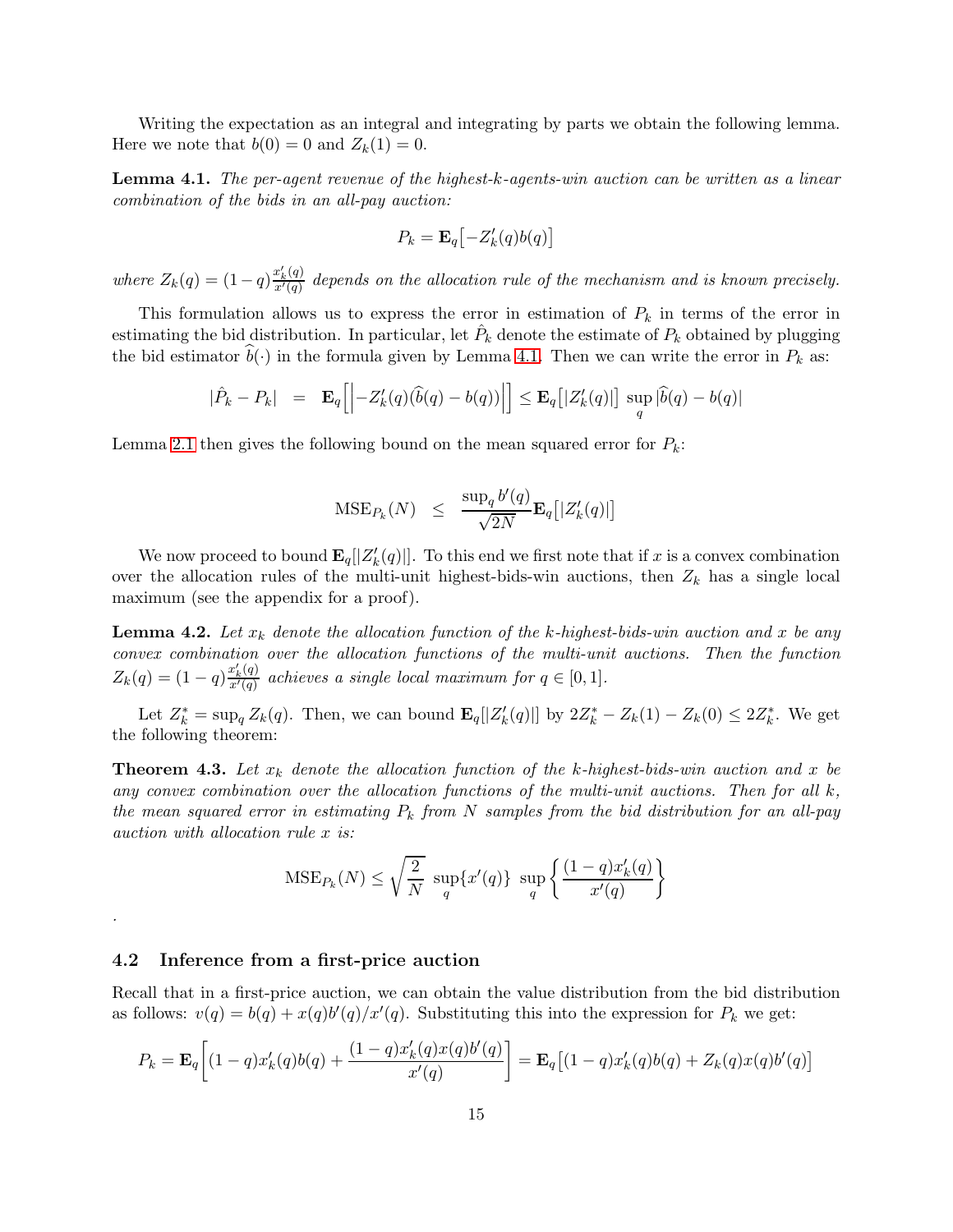where, as before,  $Z_k(q) = \frac{(1-q)x'_k(q)}{x'(q)}$  $rac{q(x_k(q))}{x'(q)}$ .

*.*

Integrating the second expression by parts, we get

$$
\int_0^1 Z_k(q)x(q)b'(q) dq = Z_k(q)x(q)b(q)|_0^1 - \int_0^1 (Z'_k(q)x(q) + Z_k(q)x'(q))b(q) dq
$$
  
= 
$$
- \int_0^1 Z'_k(q)x(q)b(q) dq - \int_0^1 (1-q)x'_k(q)b(q) dq
$$

When we put this back in the expression for  $P_k$  two of the terms cancel, and we get the following lemma.

Lemma 4.4. *The per-agent revenue of the highest-*k*-agents-win auction can be written as a linear combination of the bids in a first-pay auction:*

$$
P_k = \mathbf{E}_q\bigl[-x(q)Z'_k(q)b(q)\bigr]
$$

*where*  $Z_k(q) = (1-q) \frac{x'_k(q)}{x'(q)}$  $\frac{x_k(q)}{x'(q)}$  and  $x(q)$  are known precisely.

To bound the error in estimating  $P_k$ , once again we need to bound the integral  $\int_0^1 x(q)|Z'_k(q)| dq$ . Recall that  $Z_k$  has a single local maximum for  $q \in [0,1]$  when x is a convex combination over the multi-unit auctions. This implies the following lemma (see the appendix for a proof).

<span id="page-15-1"></span>Lemma 4.5.  $\int_0^1 x(q)|Z'_k(q)| dq \leq 2x(q_k^*)Z_k(q_k^*) + 1$  where  $q_k^* = \text{argmax}_q Z_k(q)$ .

Using this lemma and applying Lemma [2.1](#page-8-2) from Section [2](#page-4-0) we get the following theorem.

<span id="page-15-0"></span>**Theorem 4.6.** Let  $x_k$  denote the allocation function of the k-highest-bids-win auction and x be *any convex combination over the allocation functions of the multi-unit auctions. Then for all* k*, the mean squared error in estimating*  $P_k$  *from*  $N$  *samples from the bid distribution for a first-price auction with allocation rule* x *is:*

$$
\text{MSE}_{P_k}(N) \le \sqrt{\frac{2}{N}} \sup_q \left\{ \frac{x'(q)}{x(q)} \right\} \sup_q \left\{ \frac{(1-q)x(q)x'_k(q)}{x'(q)} \right\}
$$

#### 4.3 Revenue versus inference tradeoff for rank-based auctions

We now consider optimizing for expected revenue over the class of rank based auctions subject to good inferability of the parameters  $P_k$ . Recall that the revenue of a rank based auction with position weights w and marginal weights  $w' = w_k - w_{k+1}$  is given by  $\sum_k w'_k P_k$ . On the one hand, estimating the  $P_k$ 's well is important to be able to optimize  $w$  – we should place the most marginal weight on positions with high  $P_k$ 's. On the other hand, the weights w determine the allocation rule x as a weighted sum of the k-unit allocation rules  $x_k$ , which in turn via Theorems [4.3](#page-14-1) and [4.6](#page-15-0) determine the error in the  $P_k$ 's – we should ensure that all positions get some minimum marginal weight. This is the problem of finding the optimal  $\epsilon$  strictly monotone rank-based auction that we discussed in Section [3.2](#page-10-1) (see Theorem [3.3\)](#page-11-1).

We now claim that the auction returned by Theorem [3.3](#page-11-1) obtains revenue close to the optimal rank-based auction. In particular, one way of obtaining an  $\epsilon$  strictly monotone auction given the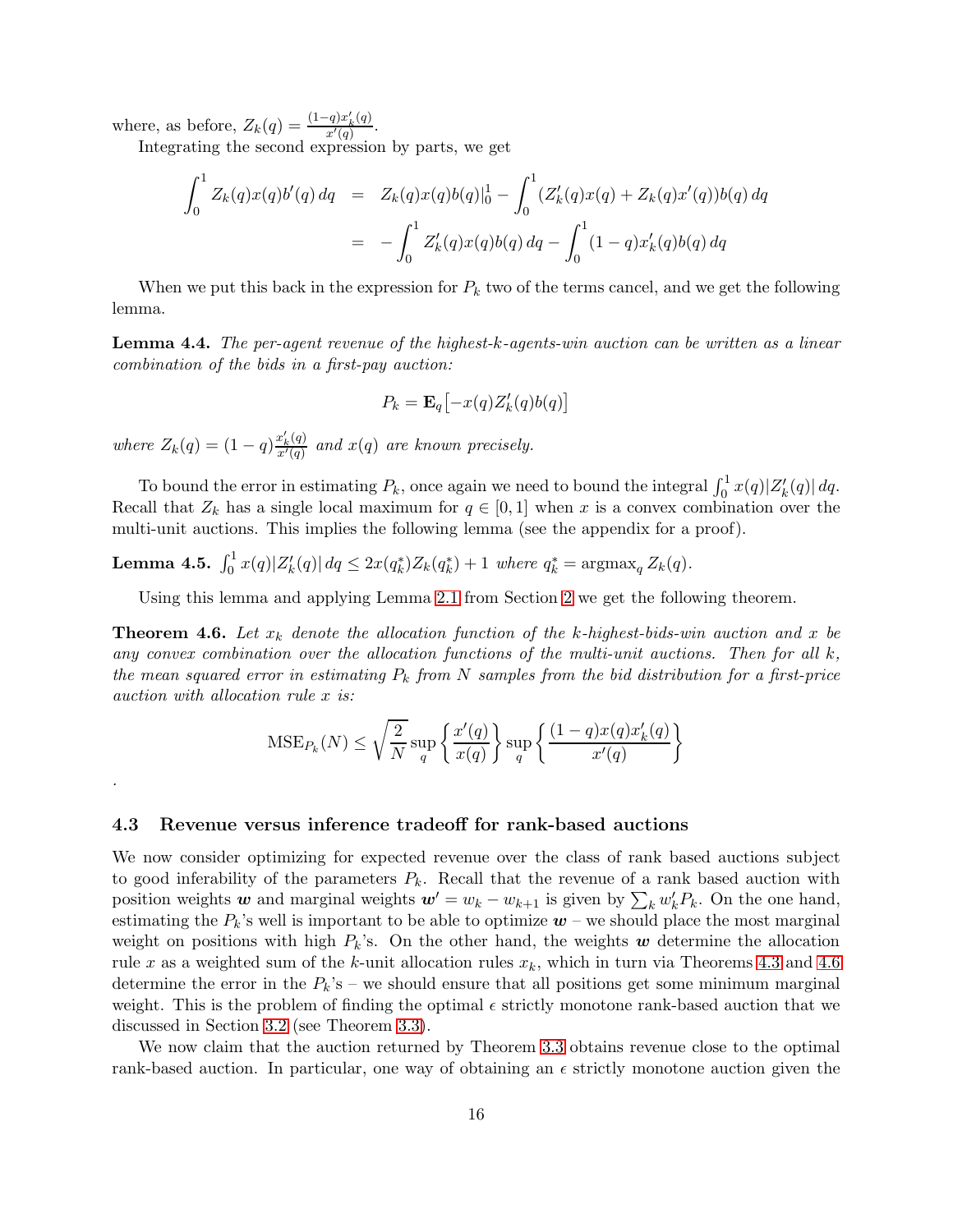estimates  $\widehat{P_k}$  is to run the optimal auction with probability 1 –  $\epsilon$  and with probability  $\epsilon$  run the auction that assigns equal marginal weight to every position. In particular, for every  $k, w'_k \ge \epsilon/n$ . For this auction, recall that  $x = \sum_k w'_k x_k$ , and  $x' = \sum_k w'_k x'_k$ . Therefore, for any quantile q,

$$
x'_{k}(q)/x'(q) \le 1/w'_{k} \le n/\epsilon.
$$

We obtain the following theorem.

<span id="page-16-2"></span>**Theorem 4.7.** For every  $\epsilon > 0$ , there exists a rank based auction on n agents that obtains a 1 − ǫ *approximation to the optimal rank based revenue. Furthermore, from* N *samples of the bid distribution, we can estimate parameters*  $P_k$  *for*  $k \in [n]$  *with error bounds as below:* 

For the first price format: 
$$
|\hat{P}_k - P_k| \le \sqrt{\frac{2}{N}} \frac{n}{\epsilon} \sup_q \left\{ \frac{x'(q)}{x(q)} \right\}
$$
  
For the all pay format:  $|\hat{P}_k - P_k| \le \sqrt{\frac{2}{N}} \frac{n}{\epsilon} \sup_q \left\{ x'(q) \right\}$ 

We remark that while the theorem above gives the same upper bound on the error in estimation for  $P_k$ s for both the first price and all pay auction formats, comparing the bounds in Theorems [4.3](#page-14-1) and [4.6](#page-15-0) shows that the first price format is better at inference than the all pay format. Note that the error bound can be made arbirarily small by picking a large enough sample size N.

### <span id="page-16-0"></span>5 Inferring the revenue curve

In the previous section we considered the problem of inferring the parameters of the position auction from samples obtained from a first price and an all-pay auction. We now consider the problem of infering the entire revenue curve  $R(\cdot)$  from bid samples by first infering the value distribution. This is relevant, for instance, if we want to estimate the revenue of an arbitrary mechanism, and if we want to optimize for revenue over the class of all mechanisms. We find that the inference problem becomes harder and a tight bound on revenue requires polynomially more samples as compared to the previous setting.

#### 5.1 Propagation of errors in inference of value distribution

In order to infer the value distribution from the bid distribution, as given in Section [2](#page-4-0) by equations [\(4\)](#page-6-1) and [\(6\)](#page-7-1), we need to estimate the derivative of the bid function  $b(\cdot)$ . Let  $G(\cdot)$  denote the c.d.f. for bids, that is,  $G(z) = b^{-1}(z)$  is the probability that a random bid is no more than z. Let  $g(z) = \frac{d}{dz}b^{-1}(z)$  denote the corresponding density function. Note that  $g(b(q)) = 1/b'(q)$ . We will therefore focus on estimating  $q(.)$ .

The density  $q(\cdot)$  cannot be estimated directly from the empirical bid distribution of equation [\(7\)](#page-7-0) because the derivative of that distribution is undefined. Nonetheless, a number of standard estimators are available to estimate  $g(\cdot)$ . Using such an estimator,  $\hat{g}(\cdot)$ , we obtain an estimator for the derivative as follows:

<span id="page-16-1"></span>
$$
\hat{b}'(q) = 1/\hat{g}(\hat{b}(q)).\tag{8}
$$

In Appendix [B](#page-22-0) we formally state the requirements for an estimator of  $b'(\cdot)$ . We assume that we know the rate of convergence for this estimator, i.e. the sequence  $r(N)$  with  $r(N) \to \infty$  as we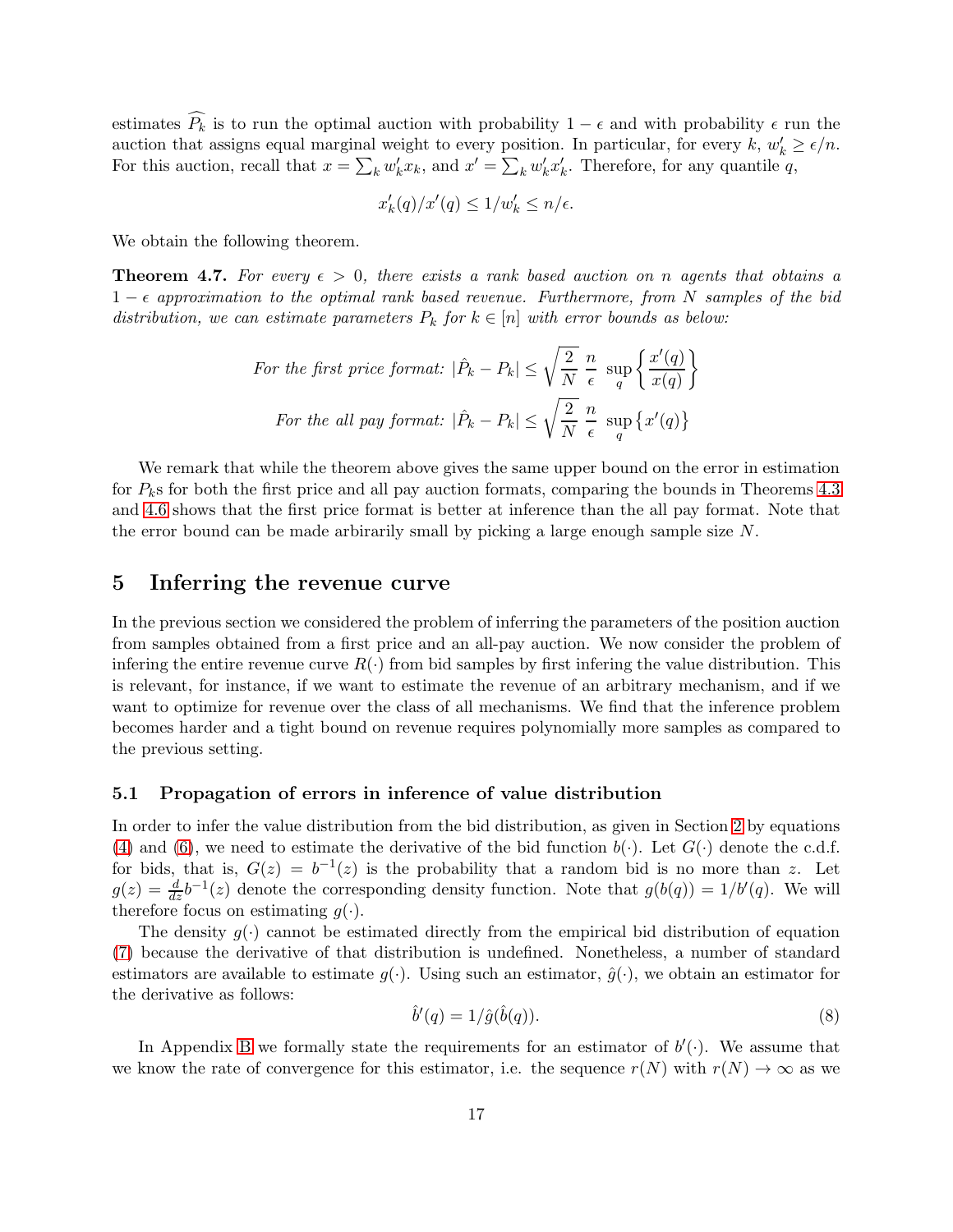obtain more samples, such that:

$$
E\left[\sup_{b}|\hat{g}(b) - g(b))|^2\right]^{1/2} = O(1/r(N)).
$$

For instance, if one uses the histogram-based estimator for the density of bids, then

$$
\frac{1}{\hat{b}'(q)} = \frac{1}{Nh} \sum_{i=1}^{N} \mathbf{1} \left\{ |\hat{b}(q) - b_i| \le h \right\},\,
$$

where h is the bandwidth, which is selected such that  $h N / \log(N) \to \infty$  as we get more samples. In this case given that the class of indicators  $1\{|b-t|\leq h\}$  when  $t\in[b-\epsilon,b+\epsilon]$  (which depends on N) has a metric entropy of order  $O(\epsilon)$ , then the estimator for the derivative of the quantile function of the bid distribution converges at rate  $r(N) = \sqrt{N h}$ .

Functional objects, such as distribution densities, can be estimated using many estimators. If we restrict ourselves to feasible estimators (that are completely data-driven) and avoid oracle estimators, we can talk about an feasible estimator that achieves the fastest convergence rate. Such a convergence rate is called the *optimal convergence rate*. [Stone \(1980](#page-21-3)) established the optimal conevergence rate for estimation of one-dimensional density, which we formulate here without proof.

<span id="page-17-1"></span>**Lemma 5.1.** *Suppose that the density of bids*  $g(\cdot)$  *has k derivatives. Then the optimal convergence rate for the estimator for the density*  $\hat{g}(\cdot)$  *is*  $r(N) = N^{k/(1+2k)}$ .

This theorem implies that there is a lower bound on the convergence rate equal to  $N^{1/3}$  for estimation of distribution densities that have one derivative. At the same time, for functions that are very smooth, the optimal convergence rate can approach the maximum rate of  $N^{1/2}$ .

We now establish the mean-squared error of the estimator for the derivative of the bid distribution.

<span id="page-17-0"></span>Theorem 5.2. *The mean-squared error for the estimator [\(8\)](#page-16-1) for the derivative of the bid function at quantile* q *can be represented as*

$$
\text{MSE}_{b'(q)}(N) = E\left[ (\hat{b}'(q) - b'(q))^2 \right]^{1/2} = O\left( \frac{b'(q)^2}{r(N)} + \frac{|b''(q)|}{\sqrt{2N}} \right)
$$

The value function can now be estimated using Equation [\(4\)](#page-6-1) or [\(6\)](#page-7-1), as applicable.

#### 5.2 Inference from an all pay auction

Recall that for rank based mechanisms, we know the allocation function  $x(q)$  and its derivative  $x'(q)$  precisely. For all pay auctions Equation [\(6\)](#page-7-1) allows us to relate the value distribution to the bid distribution:  $v(q) = b'(q)/x'(q)$ .

Let  $\text{MSE}_{b'(q)}(N) = E\left[ (\hat{b}'(q) - b'(q))^2 \right]^{1/2}$  and  $\text{MSE}_{v(q)}(N) = E\left[ |\hat{v}(q) - v(q)|^2 \right]^{1/2}$  denote the mean squared error in  $b'$  and  $v$  respectively.

We can express the mean squared error in R,  $MSE_{R(q)}(N) = E\left[ (\hat{R}(q) - R(q))^2 \right]^{1/2}$ , in terms of the error in b' as follows. We write the revenue at quantile q as  $R(\bar{q}) = (1 - q)v(q)$  meaning that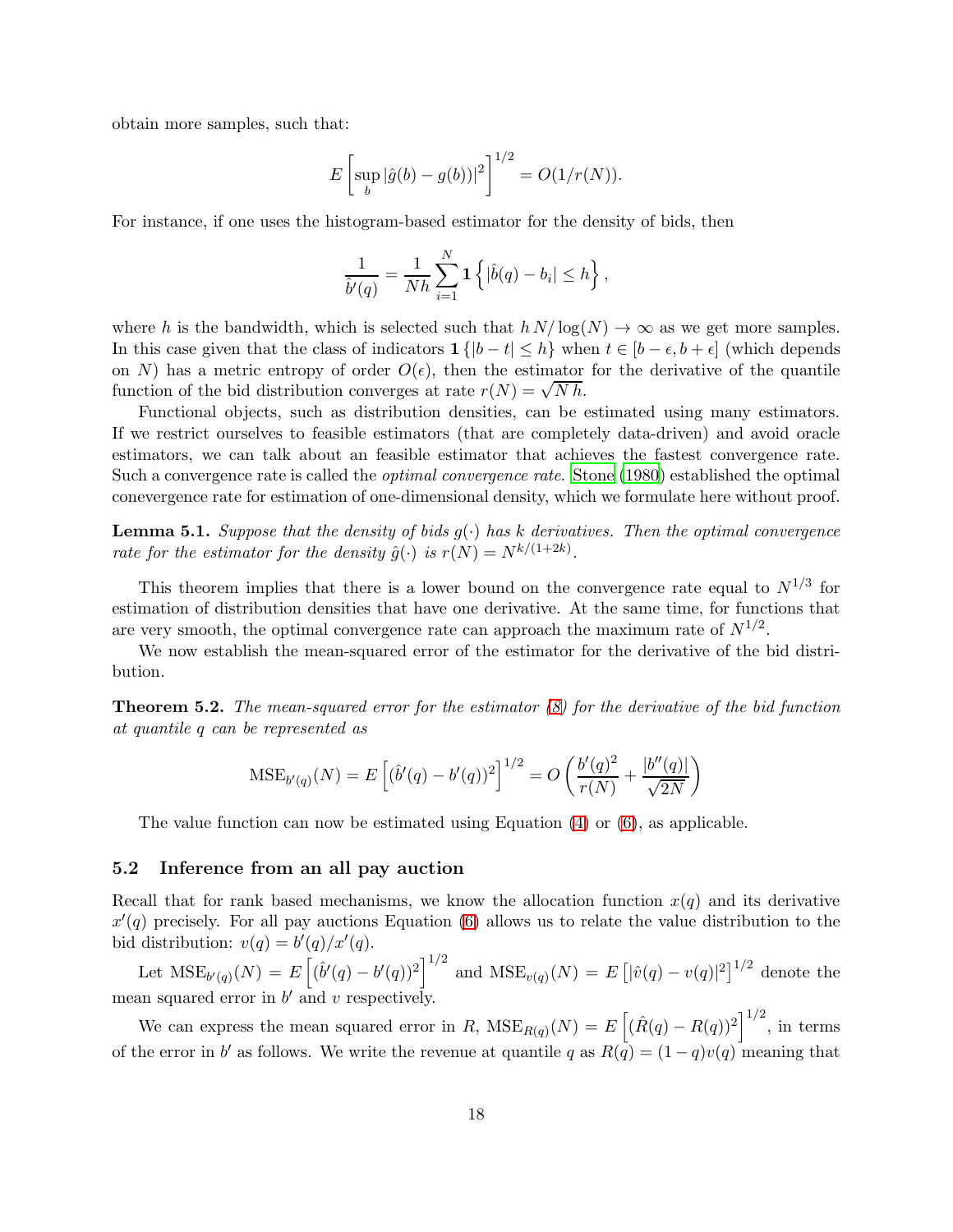we can estimate the revenue as  $\hat{R}(q) = (1 - q)\hat{v}(q)$  by replacing the true value with its estimated counterpart. then

$$
\frac{\text{MSE}_{R(q)}(N)}{R(q)} = \frac{(1-q)\,\text{MSE}_{v(q)}(N)}{(1-q)v(q)} = \frac{\text{MSE}_{b'(q)}(N)/x'(q)}{b'(q)/x'(q)} = \frac{\text{MSE}_{b'(q)}(N)}{b'(q)}.
$$

Our goal is to bound this relative error by a quantile-dependent quantity,  $\epsilon(q)$ . Formally, we require that

$$
\frac{\mathrm{MSE}_{R(q)}(N)}{R(q)} \le \epsilon(q),
$$

assuming that  $R(q) > 0$ . Our discussion above demonstrates that this error in turn can be expressed in the relative error of estimation of the derivative of the bid function  $\mathrm{MSE}_{b'(q)}(N)/b'(q)$ . We can now use Theorem [5.2](#page-17-0) to obtain an error bound for the revenue  $curve<sup>4</sup>$  $curve<sup>4</sup>$  $curve<sup>4</sup>$  and derive conditions on the allocation rule x that bound the relative error in  $b'(q)$  by  $\epsilon(q)$  at all quantiles q:

<span id="page-18-2"></span>**Theorem 5.3.** Suppose that the allocation rule  $x(\cdot)$  of an all-pay auction along with its second and *first derivatives satisfies for all quantiles* q*:*

$$
\frac{\Omega(1)|x''(q)|}{\epsilon(q)\sqrt{N}}\leq x'(q)\leq O(1)\frac{\epsilon(q)r(N)}{v(q)}, \text{ and, } N\geq \frac{1}{2}\left(\frac{v'(q)}{v(q)\epsilon(q)}\right)^2.
$$

*where*  $r(N)$  *is the convergence rate for the estimator of the bid density*  $q(\cdot)$ *. Then, the relative error in estimating the revenue curve from* N *samples of the bid distribution is bounded by function*  $\epsilon(q)$ *.* 

Let us consider the bounds on  $x'$  closely. The lower bound of this expression is determined by the curvature of the allocation function and the number of samples. It requires the allocation rule to "separate" bids within the range  $|x''(q)|/\sqrt{2N}$ . The upper bound in this expression is driven by the sampling noise in the inference of the density of bids: if the allocation rule "jumps" at a certain quantile, the density of bids at that quantile is low and the relative error in bid density due to sampling becomes large. Note also that the lower bound on the number of samples required is determined by the slope of the value function, with more samples required for more concentrated distributions.

From the upper bound on  $x'(q)$  we note that the error in estimating the revenue curve is at best  $v(q)x'(q)/r(N)$ , that is, we estimate the revenue at a rate of at most  $r(N)$ .<sup>[5](#page-18-1)</sup> Recall from Lemma [5.1](#page-17-1) that  $r(N)$  can be as small as  $N^{1/3}$  if x is not sufficiently smooth. This rate is much slower than the parametric convergence rate  $\sqrt{N}$  derived in Theorem [4.7](#page-16-2) and means that inference for the multi-unit revenues can be performed with much fewer samples than inference for general mechanisms.

#### 5.3 First price auctions

The analysis for the first-price auctions follows closely our analysis for all-pay auctions. Recall that the value function can be obtained from the bid function and its derivative as

$$
v(q) = b(q) + \frac{x(q)}{x'(q)}b'(q).
$$

<sup>4</sup>Proofs for this section can be found in the appendix.

<span id="page-18-1"></span><span id="page-18-0"></span><sup>&</sup>lt;sup>5</sup>This simplification ignores whether an allocation rule achieving this rate exists.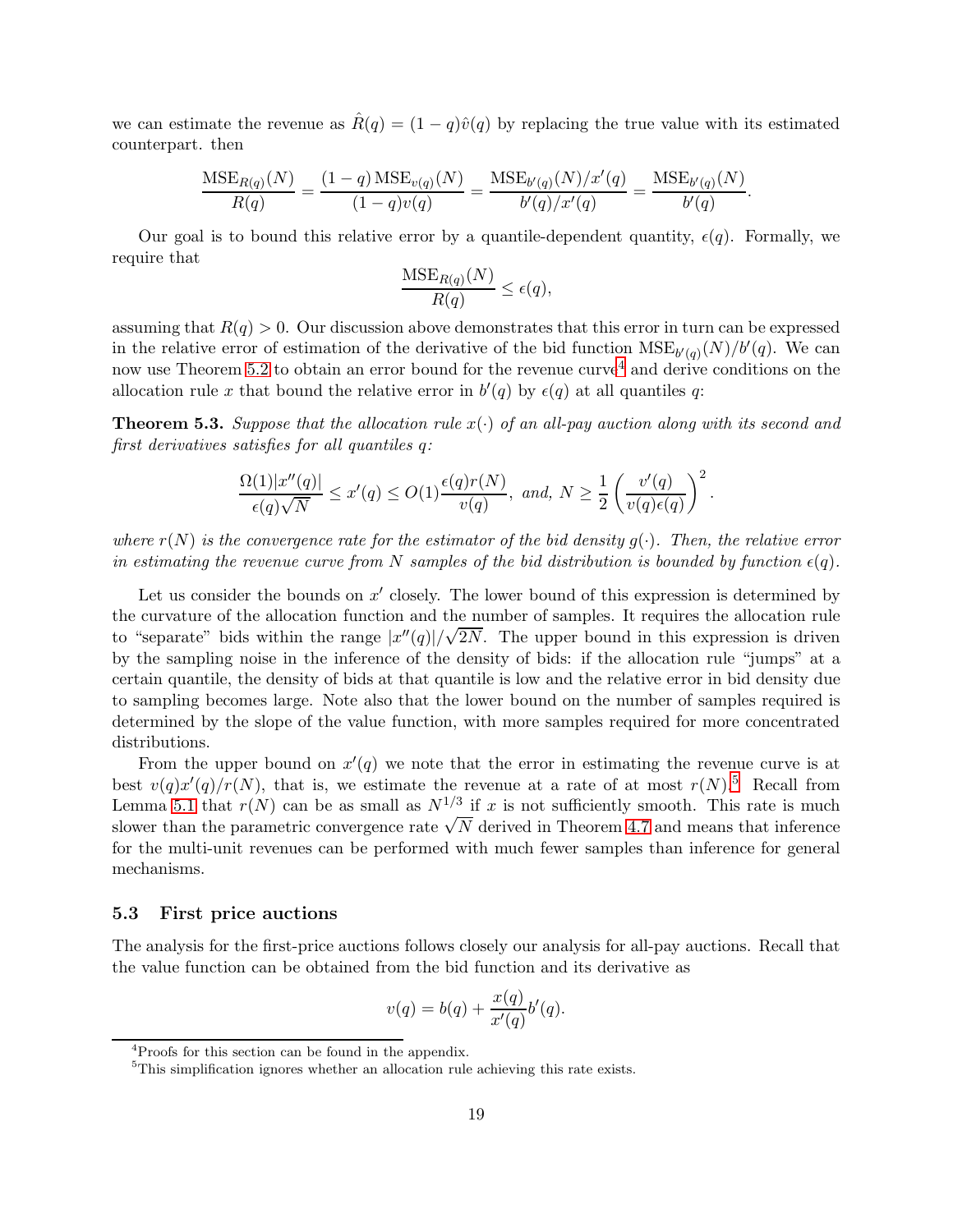The value function is estimated by replacing the bid function and its derivative with their estimated counterparts. We further notice that the relative impact on the expected revenue can be bounded in the same fashion as for the all-pay auctions, meaning that

$$
\frac{\mathrm{MSE}_{R(q)}(N)}{R(q)} = \frac{\mathrm{MSE}_{v(q)}(N)}{v(q)}.
$$

This allows us to write an analog of Theorem [5.3](#page-18-2) for the first-price auctions.

<span id="page-19-2"></span>**Theorem 5.4.** Suppose that the allocation rule  $x(\cdot)$  of a first-price auction along with its second *and first derivatives satisfies for all quantiles* q*:*

$$
\frac{\Omega(1)|x''(q)|}{\sqrt{N}\epsilon(q)} \le x'(q) \le O(1)x(q)r(N)\epsilon(q), N \ge \frac{1}{2}\left(\frac{v'(q)}{\epsilon(q)}\right)^2.
$$

*where*  $r(N)$  *is the convergence rate for the estimator of the bid density*  $g(\cdot)$ *. Then the relative error in estimating the revenue curve from* N *samples of the bid distribution is bounded by function*  $\epsilon(q)$ *.* 

Once again from the upper bound on  $x'(q)$ , we get that the error  $\epsilon(q)$  is at least  $x'(q)/(r(N)x(q)),$ that is, the revenue curve can be estimated at best at a rate of  $r(N)$ , which by Lemma [5.1](#page-17-1) can be as small as  $N^{1/3}$ .

## 6 Discussion and Conclusions

We conclude with some observations and discussion.

- Good inference requires careful design of the mechanism. Perfect inference and perfect optimality cannot be achieved together.
- We cannot achieve good accuracy in infering the revenue of an arbitrary mechanism, or in infering the entire revenue curve. In contrast, the multi-unit revenues  $P_k$  are special functions that depend linearly on the bid distribution (and not, for example, on bid density). This property enables them to be learned accurately.
- Rank based mechanisms achieve a good tradeoff between revenue optimality and quality of inference in position environments: (1) They are close to optimal regardless of the value distribution; (2) Optimizing over this class for revenue requires estimating only n parameters  $P_k$  that, by our observation above, are "easy" to estimate accurately; (3) Rank based mechanisms satisfy the necessary conditions on the slope of the allocation function that enable good inference.

### References

- <span id="page-19-1"></span>Alaei, S., Fu, H., Haghpanah, N., Hartline, J., and Malekian, A. 2012. Bayesian optimal auctions via multi- to single-agent reduction. In *ACM Conference on Electronic Commerce*.
- <span id="page-19-0"></span>Ausubel, L. M. and Milgrom, P. 2006. The lovely but lonely vickrey auction. In *Combinatorial Auctions*, P. Cramton, Y. Shoham, and R. Steinberg, Eds. MIT Press, Cambridge, MA, Chapter 1, 17–40.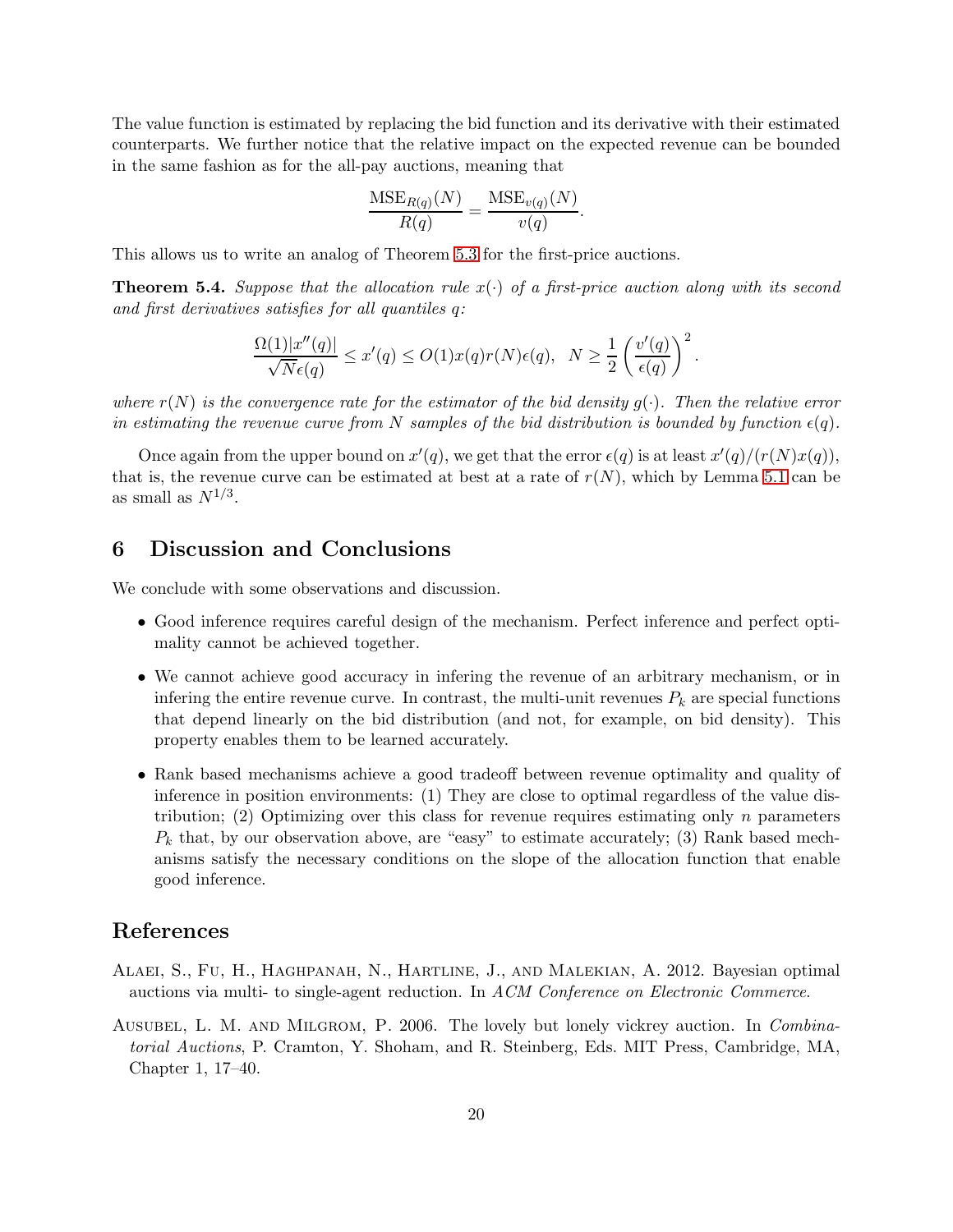- <span id="page-20-6"></span>Babaioff, M., Dughmi, S., Kleinberg, R., and Slivkins, A. 2012. Dynamic pricing with limited supply. In *Proceedings of the 13th ACM Conference on Electronic Commerce*. EC '12. ACM, New York, NY, USA, 74–91.
- <span id="page-20-8"></span>Babaioff, M., Sharma, Y., and Slivkins, A. 2009. Characterizing truthful multi-armed bandit mechanisms: Extended abstract. In *Proceedings of the 10th ACM Conference on Electronic Commerce*. EC '09. ACM, New York, NY, USA, 79–88.
- <span id="page-20-4"></span>Bajari, P., Hong, H., and Nekipelov, D. 2013. Game theory and econometrics: A survey of some recent research. *Advances in Economics and Econometrics*.
- <span id="page-20-10"></span>Brown, J. and Morgan, J. 2009. How much is a dollar worth? tipping versus equilibrium coexistence on competing online auction sites. *Journal of Political Economy 117,* 4, 668–700.
- <span id="page-20-14"></span>Bulow, J. and Klemperer, P. 1996. Auctions vs negotiations. *American Economic Review 86,* 1, 180–194.
- <span id="page-20-2"></span>Chawla, S. and Hartline, J. D. 2013. Auctions with unique equilibria. In *Proceedings of the Fourteenth ACM Conference on Electronic Commerce*. EC '13. ACM, New York, NY, USA, 181–196.
- <span id="page-20-5"></span>CHERNOZHUKOV, V., FERNÁNDEZ-VAL, I., AND MELLY, B. 2013. Inference on counterfactual distributions. *Econometrica 81,* 6, 2205–2268.
- <span id="page-20-12"></span>DEVANUR, N. R., HA, B. Q., AND HARTLINE, J. D. 2013. Prior-free auctions for budgeted agents. In *ACM Conference on Electronic Commerce*. 287–304.
- <span id="page-20-7"></span>DEVANUR, N. R. AND KAKADE, S. M. 2009. The price of truthfulness for pay-per-click auctions. In *Proceedings of the 10th ACM Conference on Electronic Commerce*. EC '09. ACM, New York, NY, USA, 99–106.
- <span id="page-20-9"></span>GATTI, N., LAZARIC, A., AND TROVO, F. 2012. A truthful learning mechanism for contextual multi-slot sponsored search auctions with externalities. In *Proceedings of the 13th ACM Conference on Electronic Commerce*. EC '12. ACM, New York, NY, USA, 605–622.
- <span id="page-20-3"></span>GUERRE, E., PERRIGNE, I., AND VUONG, Q. 2000. Optimal nonparametric estimation of first-price auctions. *Econometrica 68,* 3, 525–574.
- <span id="page-20-13"></span>HARDY, G., LITTLEWOOD, J., AND PÓLYA, G. 1929. Some simple inequalities satisfied by convex functions. *Messenger of Math 58*, 145–152.
- <span id="page-20-1"></span>Hartline, J. and Yan, Q. 2011. Envy, truth, and profit. In *Proceedings of the 12th ACM conference on Electronic commerce*. ACM, 243–252.
- <span id="page-20-0"></span>Myerson, R. 1981. Optimal auction design. *Mathematics of Operations Research 6*, 58–73.
- <span id="page-20-11"></span>Ostrovsky, M. and Schwarz, M. 2011. Reserve prices in internet advertising auctions: A field experiment. In *Proceedings of the 12th ACM Conference on Electronic Commerce*. EC '11. ACM, New York, NY, USA, 59–60.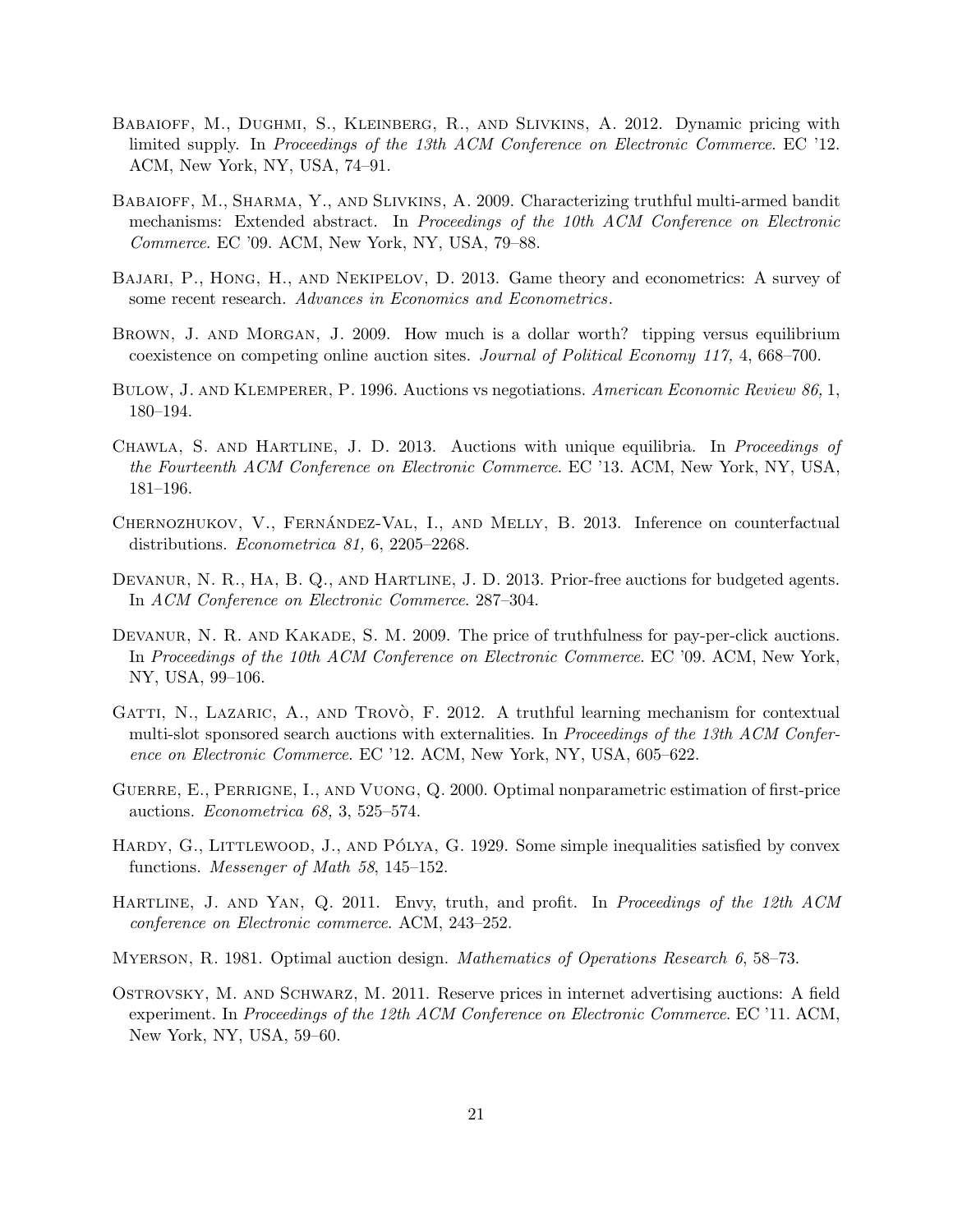- <span id="page-21-0"></span>Paarsch, H. J. and Hong, H. 2006. *An introduction to the structural econometrics of auction data*. Vol. 1. The MIT Press.
- <span id="page-21-1"></span>Reiley, D. H. 2006. Field experiments on the effects of reserve prices in auctions: more magic on the internet. *The RAND Journal of Economics 37,* 1, 195–211.
- <span id="page-21-3"></span>Stone, C. J. 1980. Optimal rates of convergence for nonparametric estimators. *The Annals of Statistics 8,* 6, 1348–1360.

## <span id="page-21-2"></span>A Finding the optimal iron by rank auction

Recall that iron by rank auctions are weighted sums of multi-unit auctions. Therefore, their revenue can be expressed as a weighted sum over the revenues  $P_k$  of k-unit auctions. We consider a position environment given by non-increasing weights  $w = (w_1, \ldots, w_n)$ , with  $w_0 = 0$ ,  $w_1 = 1$ , and  $w_{n+1} = 0$ . Define the cumulative position weights  $\mathbf{W} = (W_1, \dots, W_n)$  as  $W_k = \sum_{j \leq i} w_j$ .

Define the *multi-unit revenue curve* as the piece-wise constant function connecting the points  $(0, P_0, \ldots, (n, P_n)$ . This function may or may not be concave. Define the *ironed multi-unit revenue curve* as  $\bar{\bm{P}} = (\bar{P}_1, \ldots, \bar{P}_n)$  the smallest concave function that upper bounds the multi-unit revenue curve. Define the multi-unit marginal revenues as  $\mathbf{P}' = P'_1, \ldots, P'_n$  and  $\bar{\mathbf{P}}' = \bar{P}'_1, \ldots, \bar{P}'_n$  as the left slope of the multi-unit and ironed multi-unit revenue curves, respectively. I.e.,  $P'_k = P_k - P_{k-1}$  and  $\bar{P}_k' = \bar{P}_k - \bar{P}_{k-1}.$ 

We now see how the revenue of any position auction can be expressed in terms of the multi-unit revenue curves and marginal revenues.

$$
\mathbf{E}[\text{revenue}] = \sum_{k=0}^{n} P_k w'_k = \sum_{k=0}^{n} P'_k w_k
$$
  

$$
\leq \sum_{k=0}^{n} \bar{P}_k w'_k = \sum_{k=0}^{n} \bar{P}'_k w_k.
$$

The first equality follows from viewing the position auction with weights  $w$  as a convex combination of multi-unit auctions (where its revenue is the convex combination of the multi-unit auction revenues). The second and final inequality follow from rearranging the sum (an equivalent manipulation to integration by parts). The inequality follows from the fact that  $\bm{P}$  is defined as the smallest concave function that upper bounds  $P$  and, therefore, satisfies  $\bar{P}_k \ge P_k$  for all k. Of course the inequality is an equality if and only if  $w'_{k} = 0$  for every k such that  $\bar{P}'_{k} > P'_{k}$ .

We now characterize the optimal ironing-by-rank position auction. Given a position auction weights w we would like the ironing-by-rank which produces  $\bar{w}$  (with cumulative weights satisfying  $W \geq W$  with optimal revenue. By the above discussion, revenue is accounted for by marginal revenues, and upper bounded by ironed marginal revenues. If we optimize for ironed marginal revenues and the condition for equality holds then this is the optimal revenue. Notice that ironed revenues are concave in  $k$ , so ironed marginal revenues are monotone (weakly) decreasing in  $k$ . The position weights are also monotone (weakly) decreasing. The assignment between ranks and positions that optimizes ironed marginal revenue is greedy with positions corresponding to ranks with negative ironed marginal revenue discarded. Tentatively assign the kth rank agent to slot k (discarding agents that correspond to discarded positions). This assignment indeed maximizes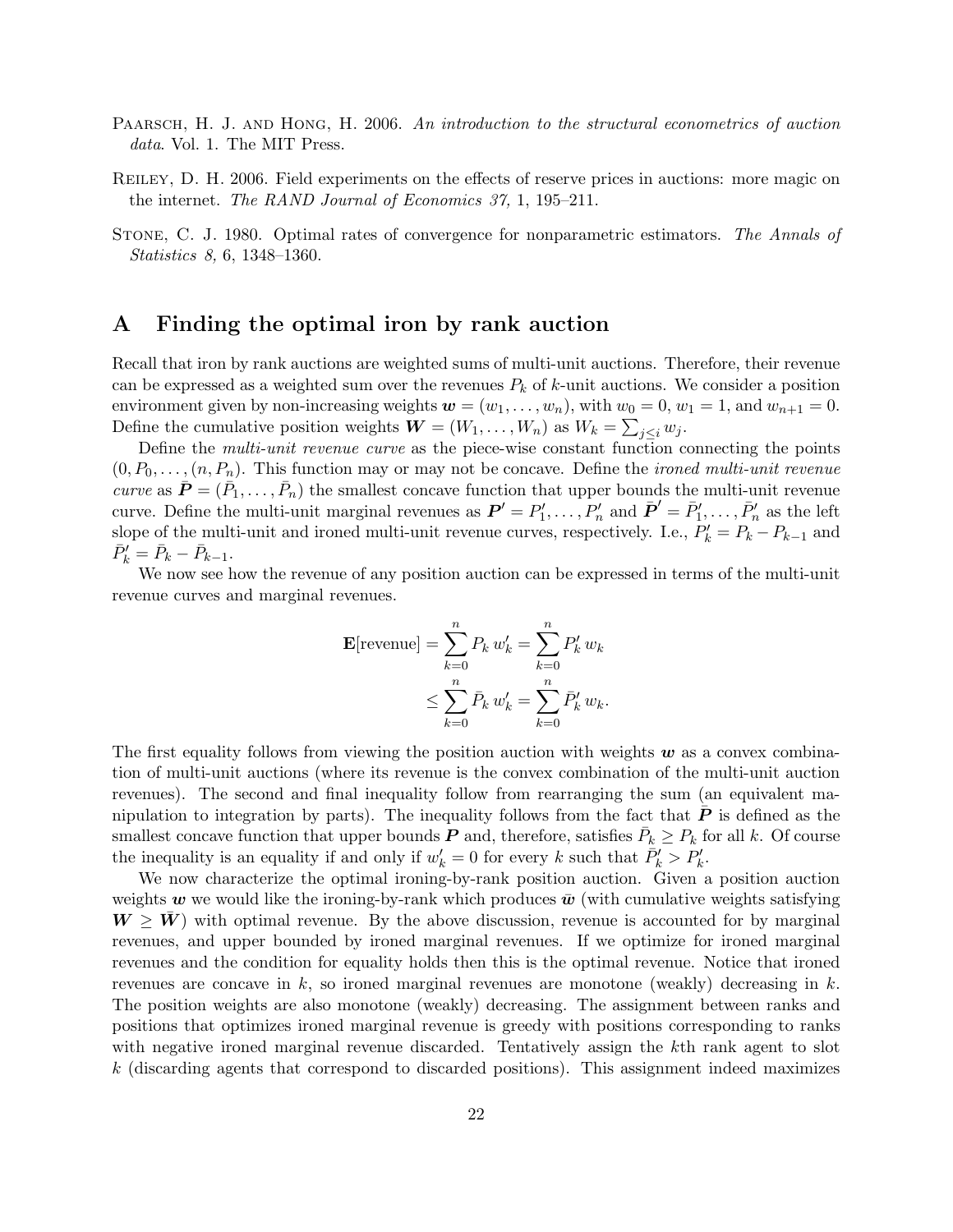ironed marginal revenue for the given position weights but may not satisfy the condition for equality of revenue with ironed marginal revenue. To meet this condition with equality we can randomly permute (a.k.a., iron by rank) the positions that corresponds to intervals where the revenue curve is ironed. This does not change the surplus of ironed marginal revenue as the ironed marginal revenues on this interval are the same, and the resulting position weights  $\bar{w}$  satisfy the condition for equality of revenue and ironed marginal revenue.

# <span id="page-22-0"></span>B Requirements for the estimator of the derivative of the bid function

In general, we can express

$$
p'(b) = \Phi_n(b; G, g)
$$
, and  $x'(b) = \Psi_n(b; G, g)$ ,

where  $G(\cdot)$  is the cdf of the distribution of bids and  $g(\cdot)$  is the pdf. For instance, when the mechanism M is the first-price auction, then  $\Phi_n(b; G, g) = n G^{n-1}(b) g(b)$  and  $\Psi_n(b; G, g) = G^n(b) +$  $n b G^{n-1}(b) g(b)$ . For the all-pay auction  $\Phi_n(b; G, g) = n G^{n-1}(b) g(b)$  and  $\Psi_n(b; G, g) = 1$ .

#### Assumption 1. *Suppose that*

- *(i) Suppose that the density of bids g is bounded by a universal constant*  $\bar{g}$ *. There exists an estimator*  $\hat{g}$  *for which*  $r(\hat{g}-g)(\cdot)$  *converges to a tight stochastic process with convergence rate* r such that  $r \to \infty$   $r/\sqrt{nT} \to 0$
- *(ii)*  $\Phi_n(b; G, g)$  *and*  $\Psi_n(b; G, g)$  *are smooth functionals of* G *and* g *for each* b *such that for any two pairs*  $(G_1, g_1)$  *and*  $(G_2, g_2)$  *with*  $||G_1 - G_2|| \leq \varepsilon_1$  *and*  $||g_1 - g_2|| \leq \varepsilon_2$ *:*

$$
\sup_{b\in[0,\bar{v}]}|\Phi_n(b;G_1,g_1)-\Phi_n(b;G_2,g_2)|\leq J_n^{\Phi,1}\varepsilon_1+J_n^{\Phi,2}\varepsilon_2
$$

*and*

$$
\sup_{b \in [0,\bar{v}]} |\Psi_n(b;G_1,g_1) - \Psi_n(b;G_2,g_2)| \le J_n^{\Psi,1} \varepsilon_1 + J_n^{\Psi,2} \varepsilon_2
$$

We imposed this high-level assumption to facilitate a wide range of estimators that can be used to estimate the distribution and the density of the distribution of bids.

## C Proofs

PROOF OF LEMMA [2.1.](#page-8-2) Consider estimation of the bid function using the sorted bids  $b^{(1)} \ge b^{(2)} \ge$  $\ldots \geq b^{(N)}$ . Then the bid function is estimated as

$$
\widehat{b}(q) = b^{([qN])},
$$

where [·] is the floor integer. We can equivalently express this function as a solution of the following equation

$$
\frac{1}{N}\sum_{i=1}^N \mathbf{1}\{b_i \leq \widehat{b}(q)\} = q + o_p(1/\sqrt{N}),
$$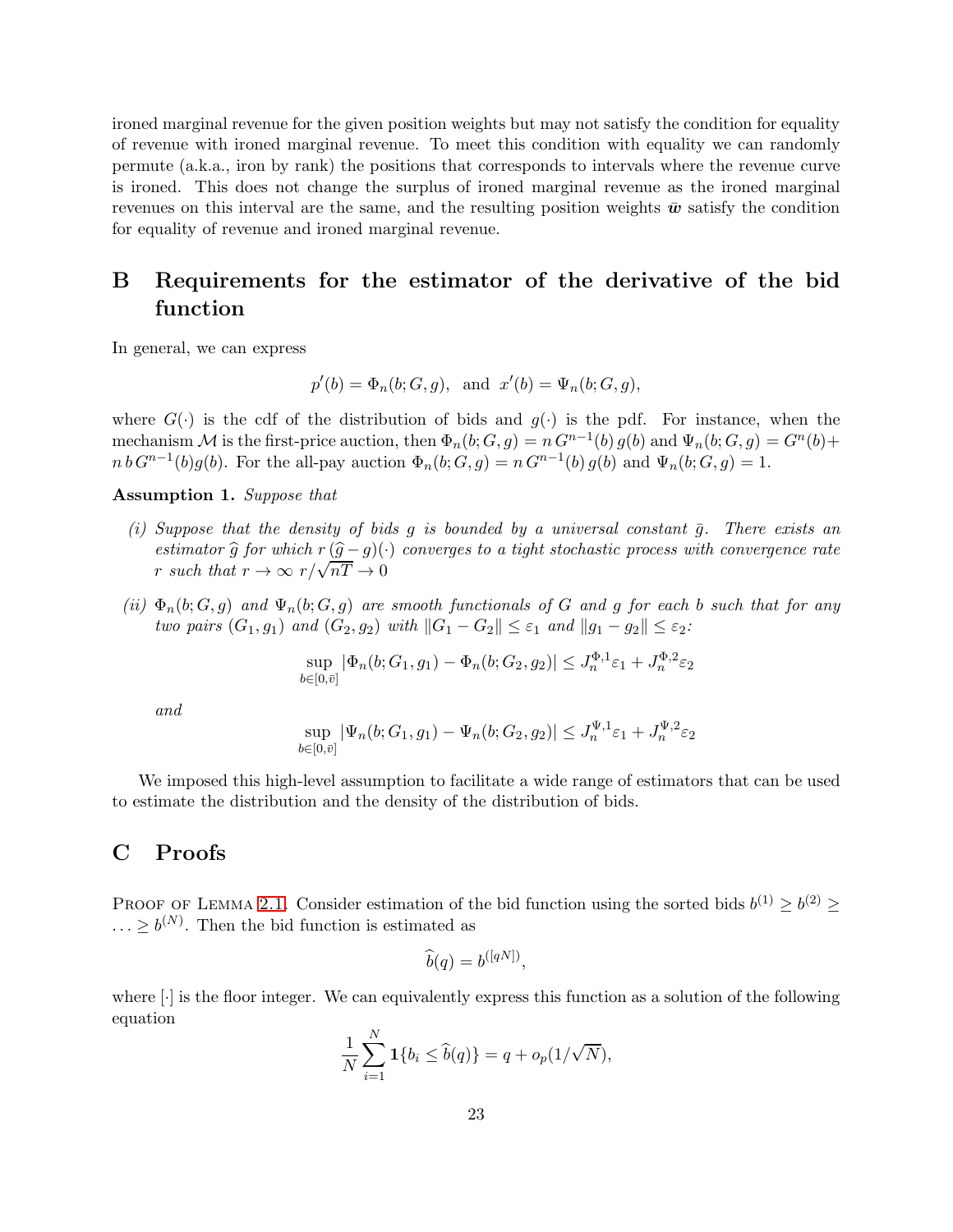where  $o_p(1/\sqrt{N})$  corresponds to the error that arizes because the empirical cdf is a step function and identifies the true cdf in the steps of size  $1/N$ . Let  $G(\cdot)$  be the cdf of bids and  $\hat{G}(\cdot)$  be the empirical cdf. Then the equation above can be rewritten as  $\hat{G}(\hat{b}(q)) - G(b(q)) = o_p(1/\sqrt{N})$ . Now we decompose this expression as

$$
\widehat{G}(\widehat{b}(q)) - G(b(q)) = \widehat{G}(\widehat{b}(q)) - G(\widehat{b}(q)) + G(\widehat{b}(q)) - G(b(q)).
$$

By the Donsker theorem  $\sqrt{N}(\widehat{G}(t) - G(t))$  converges to a tight mean zero stochastic process  $\mathbb{G}(t)$ over t with covariance function such that  $H(t,t) = G(t)(1 - G(t))$ . Note that

$$
\sup_{t} |H(t,t)| \leq \frac{1}{4}.
$$

This means that

$$
E\left[\left(\sqrt{N}\sup_{t}(\widehat{G}(t)-G(t))\right)^{2}\right] \leq \frac{1}{4}.
$$

Next, consider the following expansion:

$$
G(\widehat{b}(q)) - G(b(q)) = g(b(q))(\widehat{b}(q) - b(q)) + o(|\widehat{b}(q) - b(q)|^2).
$$

Combining this result together with the decomposition above and recalling that  $b'(q) = 1/g(b(q))$ , we write

$$
\sqrt{N}(\widehat{b}(q) - b(q)) = -b'(q)\sqrt{N}(\widehat{G}(\widehat{b}(q)) - G(\widehat{b}(q))) + o_p(1).
$$

Then we write

$$
E\left[\left(\sqrt{N}\sup_q(\widehat{b}(q)-b(q))\right)^2\right] \leq \sup_q b'(q)E\left[\left(\sqrt{N}\sup_t(\widehat{G}(t)-G(t))\right)^2\right]^{1/2}.
$$

This means that

$$
\text{MSE}_b(N) \le \frac{\sup_q b'(q)}{2} \frac{1}{\sqrt{N}}.
$$

Then, recalling that  $v(q) \leq 1$  and  $v(q) - b(q) \leq 1$ , we can replace the upper bound on  $b'(q)$  by  $x'(q)$ for an all-pay auction and by  $x'(q)/x(q)$  for the first-price auction. П

PROOF OF LEMMA [4.2.](#page-14-2) Consider the function  $A(q) = 1/Z_k(q) = x'(q)/(1-q)x'_k(q)$ .  $x'(q)$  is a weighted sum over  $x'_{j}(q)$  for  $j \in \{1, \dots, n-1\}$ . So,  $A(q)$  is a weighted sum over terms  $x'_{j}(q)/(1-q)$  $q)x'_{k}(q)$ . Let us look at these terms closely.

$$
\frac{x_j'(q)}{(1-q)x_k'(q)} = \alpha_{k,j} q^{k-j} (1-q)^{j-k-1}
$$

where  $\alpha_{k,j}$  is independent of q. The functions  $q^{k-j}(1-q)^{j-k-1}$  are convex. This implies that  $A(q)$ which is a weighted sum of convex functions is also convex. Consequently, it has a unique minimum. Therefore,  $Z_k(q) = 1/A(q)$  has a unique maximum.  $\Box$ 

PROOF OF LEMMA [4.5.](#page-15-1) Recall that  $Z_i(q)$  has a single local maximum at quantile  $q_i^*$ . So we get

$$
\int_0^1 x(q)|Z_i'(q)| dq = \int_0^{q_i^*} x(q)Z_i'(q) dq - \int_{q_i^*}^1 x(q)Z_i'(q) dq
$$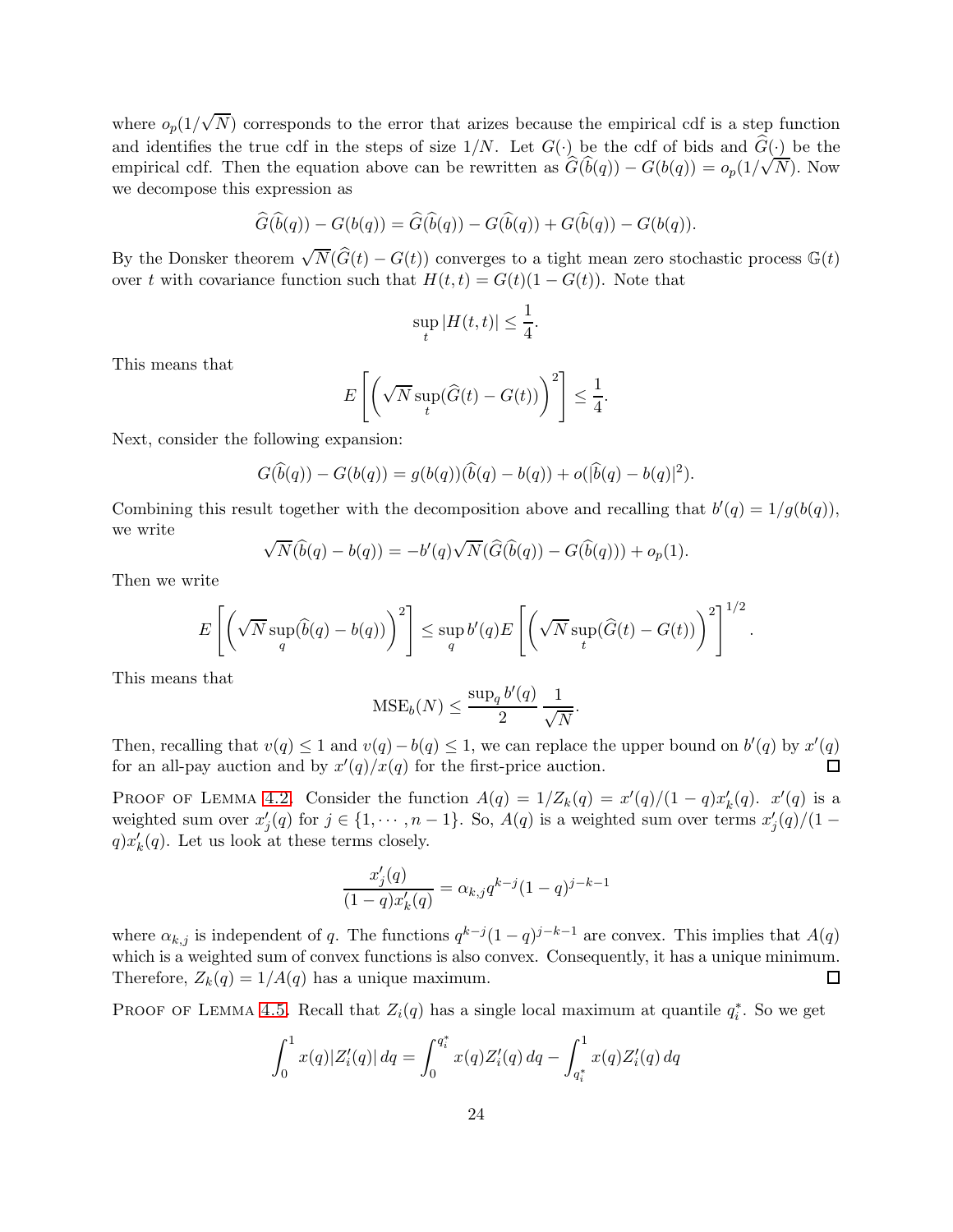Integrating by parts,

$$
\int x(q)Z_i'(q) dq = x(q)Z_i(q) - \int x'(q)Z_i(q) dq = x(q)Z_i(q) - \int (1-q)x_i'(q) dq
$$

Therefore,

$$
\int_0^1 x(q)|Z_i'(q)|\,dq = 2x(q_i^*)Z_i(q_i^*) - \int_0^{q_i^*} (1-q)x_i'(q)\,dq + \int_{q_i^*}^1 (1-q)x_i'(q)\,dq < 2x(q_i^*)Z_i(q_i^*) + 1
$$

PROOF OF THEOREM [5.2.](#page-17-0) Consider the difference

$$
\hat{b}'(q) - b'(q) = \frac{1}{\hat{g}(\hat{b}(q))} - \frac{1}{g(\hat{b}(q))} + \frac{1}{g(\hat{b}(q))} - \frac{1}{g(b(q))}.
$$

Using the Taylor expansion, with probability approaching 1 we can bound

$$
|\hat{b}'(q) - b'(q)| \le \frac{1}{g(b(q))^2} |\hat{g}(\hat{b}(q)) - g(\hat{b}(q))| + |\frac{g'(b(q))}{g^2(b(q))}||\hat{b}(q) - b(q)|.
$$

Note that  $b'(q) = 1/g(b(q))$ . Also note that if we differentiate both sides of this expression with respect to  $q$ , we obtain

$$
b''(q) = g'(b(q))b'(q)/g^{2}(b(q)).
$$

By our assumption,  $E[(|\hat{g}(\hat{b}(q)) - g(\hat{b}(q)))^2]^{1/2} = O(1/r(N))$ . Also, by Lemma [2.1,](#page-8-2)  $|\hat{b}(q) - b(q)| =$  $O(b'(q)/(2\sqrt{N}))$ . Combining these results, we obtain that

$$
E[(\hat{b}'(q) - b'(q))^2]^{1/2} = O\left(\frac{b'(q)^2}{r(N)} + \frac{|b''(q)|}{2\sqrt{N}}\right).
$$

 $\Box$ 

PROOF OF THEOREM [5.3.](#page-18-2) The proof of this theorem reduces to substitution of appropriate expressions of  $b'(\cdot)$  and  $b''(\cdot)$  into Theorem [5.2.](#page-17-0) For all-pay auctions  $b'(q) = x'(q)v(q)$  and  $b''(q) = w'(q)v(q)$  $x''(q)v(q)x'(q)v'(q)$ . Therefore, we can express

$$
\frac{MSE_{R(q)}(N)}{R(q)} = O\left(\frac{x'(q)v(q)}{r(N)} + \frac{|x''(q)v(q) + x'(q)v'(q)|}{2\sqrt{N}x'(q)v(q)}\right).
$$

We guarantee the bound  $\epsilon(q)$  for this expression if each term is bounded by  $\epsilon(q)$ :

$$
\frac{x'(q)v(q)}{r(N)}, \frac{|x''(q)|}{2\sqrt{N}x'(q)}, \frac{v'(q)}{2\sqrt{N}v(q)} \le \epsilon(q).
$$

PROOF OF THEOREM [5.4.](#page-19-2) Following the analysis of Theorem [5.3,](#page-18-2) we substitute the appropriate expressions of  $b'(\cdot)$  and  $b''(\cdot)$  into Theorem [5.2.](#page-17-0) Note that for the first-price auction

$$
b'(q) = (v(q) - b(q))\frac{x'(q)}{x(q)}
$$